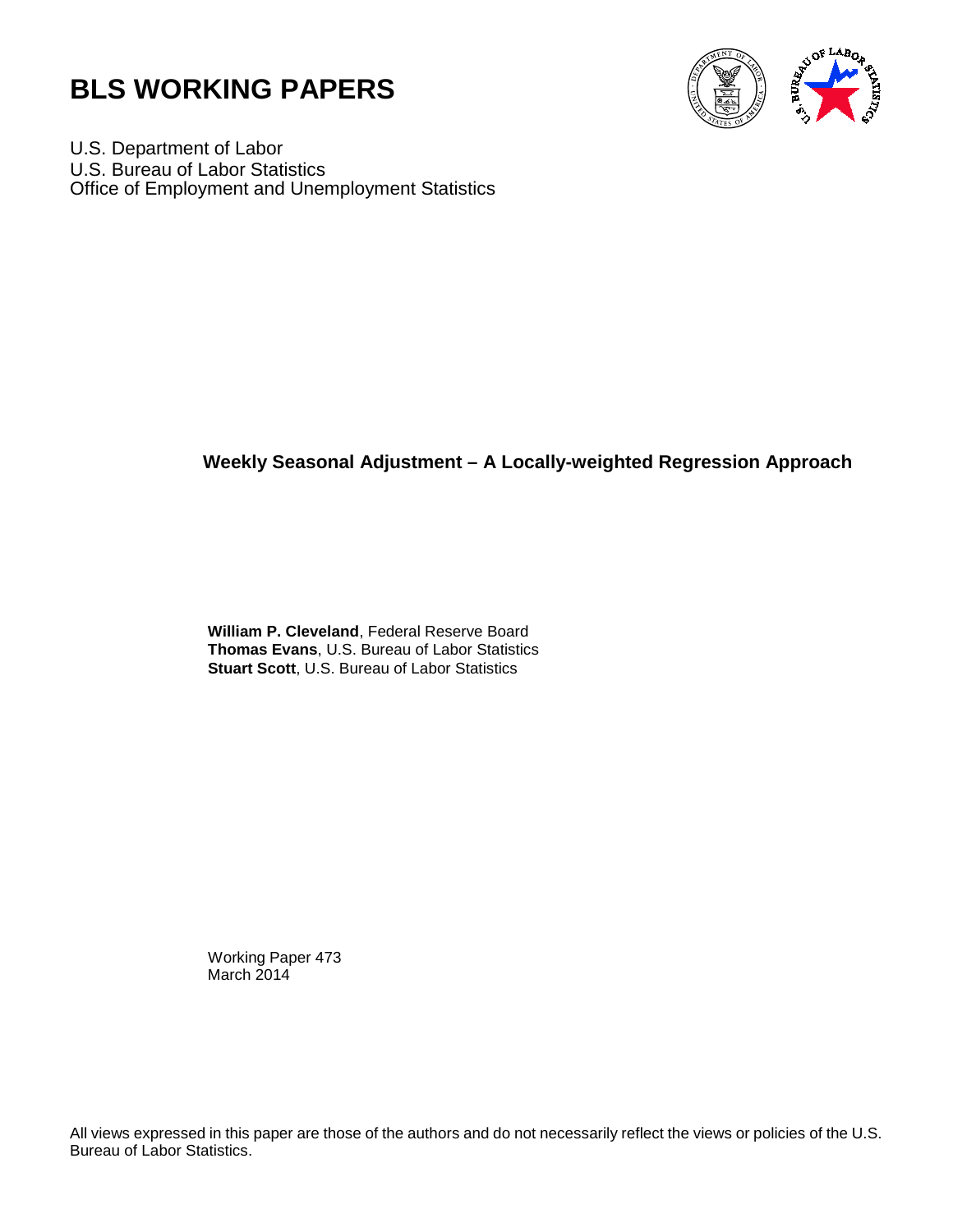# Weekly Seasonal Adjustment – A Locally-weighted Regression Approach William P. Cleveland, Thomas Evans, and Stuart Scott

# **1. Introduction**

The *Economist* (Feb 25, 2010) and others have spoken of a "data deluge" in these times. Statistical agencies extend their coverage to smaller and smaller geographical areas. Financial data are available at very high frequencies. In like fashion, weekly time series offer timely updates for government and private observers of the economy while they wait for the release of monthly or quarterly economic indicators. The unemployment insurance (UI) claims series produced by the U.S. Department of Labor and money supply series from the U.S. Federal Reserve are prominent examples.

Weekly series have characteristics which make seasonal adjustment inaccessible or unsatisfactory with most available software. These series are typically compiled for weeks ending on a given day of the week, Saturday in the application presented here. The number of Saturday's within a year can be either 52 or 53 and their position varies from year to year. These features violate the basic periodic time series structure assumed by X-12-ARIMA (soon to be X-13ARIMA-SEATS), TRAMO/SEATS, and STAMP. The SABL method of Cleveland, Dunn, and Terpenning (1978) transforms weekly data to create a period 52 series and applies robust versions of the seasonal and trend smoothers of X-11. The Kalman filter methods of Gersch and Kitagawa (1983) also assume a fixed number of periods, but could be extended to add multiple regressions and their corresponding hyperparameters. Additionally, holidays require more attention; in the U.S., most switch weeks across years, which must be accounted for.

Periodic splines are used in work by Poirier (1973), Harvey and Koopman (1993), and Harvey, Koopman, and Riani (1997). The last paper develops structural models with stochastic trend, seasonal, and holiday effects, allowing for estimation using Kalman filter techniques. The seasonal component is modeled as a periodic spline with time-varying parameters. The spacing of the spline knots and values of the variance ratios have significant implications for the results, adding complexity to the method.

A locally-weighted least squares procedure is suggested here, which can be used with a weekly design matrix having 52 or 53 observations in a year. The procedure starts from the regression method in Pierce, Grupe, and Cleveland (1984), which assumes a deterministic seasonal component. The method is currently being applied at the Bureau of Labor Statistics, the Federal Reserve, and the Bank of Canada. Much of this material has appeared in a *JOS* article, Cleveland and Scott (2007).

The method is developed in the next section, followed by sections on holidays/outliers and diagnostics. Section 5 contains a detailed application. Section 6 describes a software implementation MoveReg based on a FORTRAN executable and a SAS interface. The interface makes execution more convenient and provides valuable displays, but the FORTRAN program can be run independently.

# **2. The Method**

The basic model is a regression on sine and cosine terms evaluated over the days of a year. Using a sufficient number of terms of increasing frequency in cycles per year allows representation of any regular seasonal pattern. Since a given day of the month has a corresponding day of the year (leap years will be dealt with later), within month patterns can also be represented in this manner. The design matrix with columns of sine and cosine terms is augmented by columns specifying holiday and outlier effects.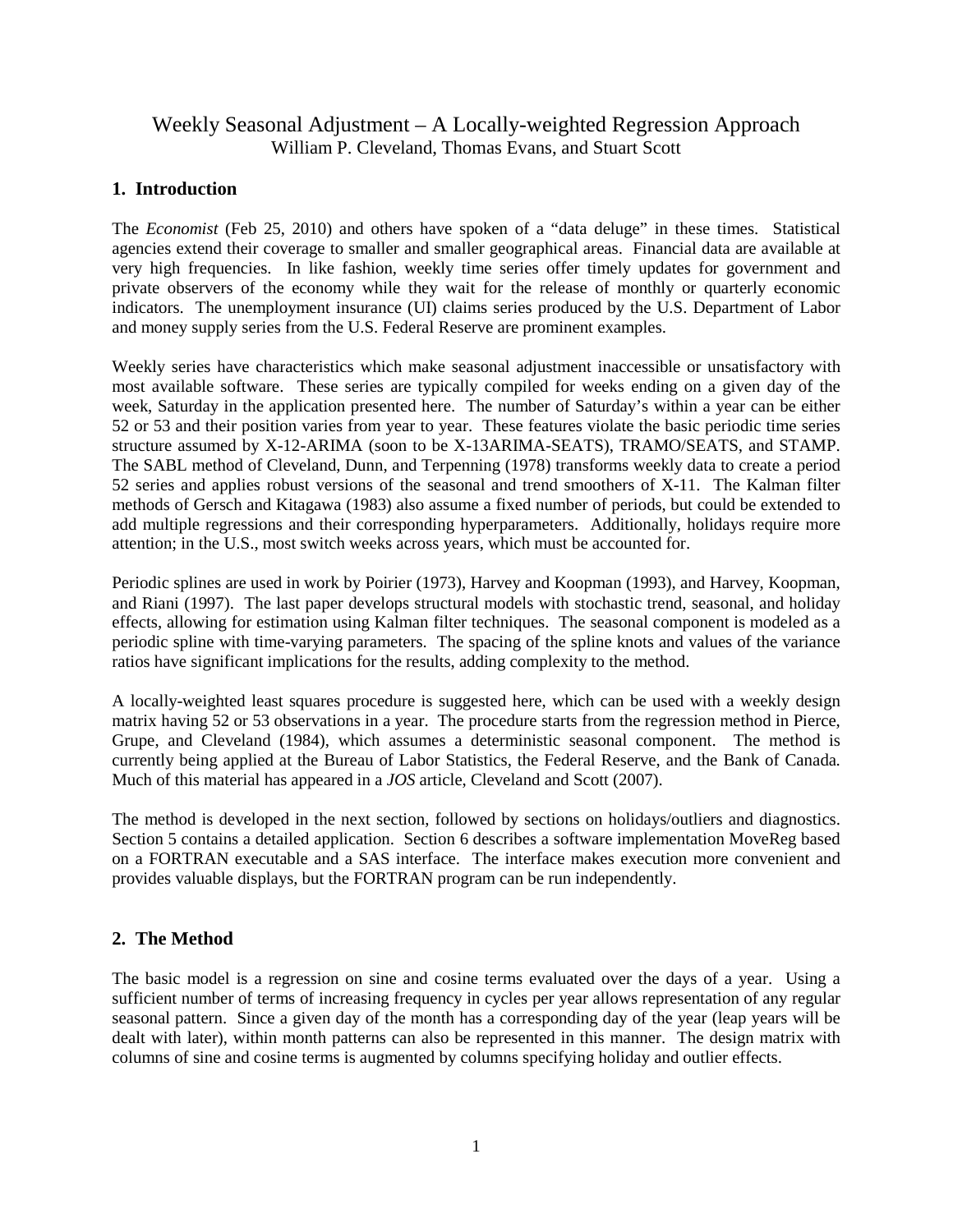While the basic seasonal effects are tied to the day of the year, weeks ending on a particular day of the week are not. For a series with weeks ending on Saturdays, the program determines on which day of the year the first Saturday falls. With this information, weekly data values can be associated with the correct days of the year with corresponding sine and cosine values. If Saturday fell on the first day of the year, there would be 53 weeks that year. Weeks ending on Saturday will be used as illustration, but the algorithm and computer program implementing it are general and can be used for weeks ending on any day of the week.

When approaching a new series, a fixed weight regression with only 12 or 24 sine and cosine terms is run. This can be done by running the software described below with simple settings or even with an external program. The fixed weight regression captures enough of the seasonality to reveal much about what outlier or holiday specifications will be needed. After adding appropriate additional terms, the locally weighted regression is carried out to estimate regression coefficients so that seasonal effects can evolve over time. In this context one can determine better how many trigonometric coefficients will ultimately be needed and proceed with further specification of outliers and holidays.

The analysis begins with a regression model for a series *y*, which is the observed series after suitable transformation and detrending. Series used in this paper were logged and differenced. Thus, the model for *y* consists of a seasonal component and error.

$$
y = X\beta + e \tag{1}
$$

For the seasonal component of year *s*, we employ trigonometric variables with fundamental frequency 1/365,

$$
X_s(t, 2j - 1) = \sin(2\pi i j / 365), \quad X_s(t, 2j) = \cos(2\pi i j / 365),\tag{2}
$$

where  $i=i(s,t)$  is the day of the year *s* on which week *t* ends and  $j=1,2,\dots, p/2$ . We choose p sufficiently large to capture the dynamics of the seasonal pattern. The index  $t$  runs from 1 to  $n<sub>s</sub>$ , which is 52 or 53. We stack the yearly matrices into an overall design matrix in *X* in levels. For leap years, the index *i* is set to *i*-1 for days after February 29 so that these days have the same day-of-the-year index in computing the trigonometric terms for leap years as for other years. Now let *X* represent the first difference of this matrix. Assuming *X* is defined for *K* complete years, it has dimension  $n \times p$ , where  $n = \sum_{s=1}^{K} n_s$ . To achieve a weighted regression, we employ an  $n \times n$  diagonal weight matrix *W* and apply the standard solutions.

$$
\hat{\beta} = (X'WX)^{-1}X'Wy, \quad \hat{y} = X\hat{\beta}
$$
\n(3)

The regression parameter estimates  $\hat{\beta}$  minimize  $(y - X\beta)'W(y - X\beta)$ . The term of (3) requiring an inverse corresponding to a three-year series may be expanded as

$$
\begin{bmatrix} X_1' & X_2' & X_3' \end{bmatrix} \begin{bmatrix} w_1 I_{n_1} & & \\ & w_2 I_{n_2} & \\ & & w_3 I_{n_3} \end{bmatrix} \begin{bmatrix} X_1 \\ X_2 \\ X_3 \end{bmatrix} = \sum_s w_s X_s' X_s
$$
 (4)

For  $\sum w_s = 1$  and identical  $X_s$  matrices (e.g. for monthly data), *XWX* simplifies to  $X_s'X_s$ . Even though the  $X_s$  vary from year to year for weekly series, the  $X_s'X_s$  matrices are identical for years with 52 weeks. Years with 53 weeks are infrequent enough so we can evaluate (4) simply as *X X*′ . Also, we have

$$
X'Wy = w_1X_1'y_1 + w_2X_2'y_2 + w_3X_3'y_3
$$

Looking back at (3), we see  $\hat{\beta}$  is a weighted sum of regression coefficients for individual years. Our estimated seasonal component for year *s* becomes

$$
\hat{y}_s = X_s (XX)^{-1} \sum_i w_i X_i' y_i.
$$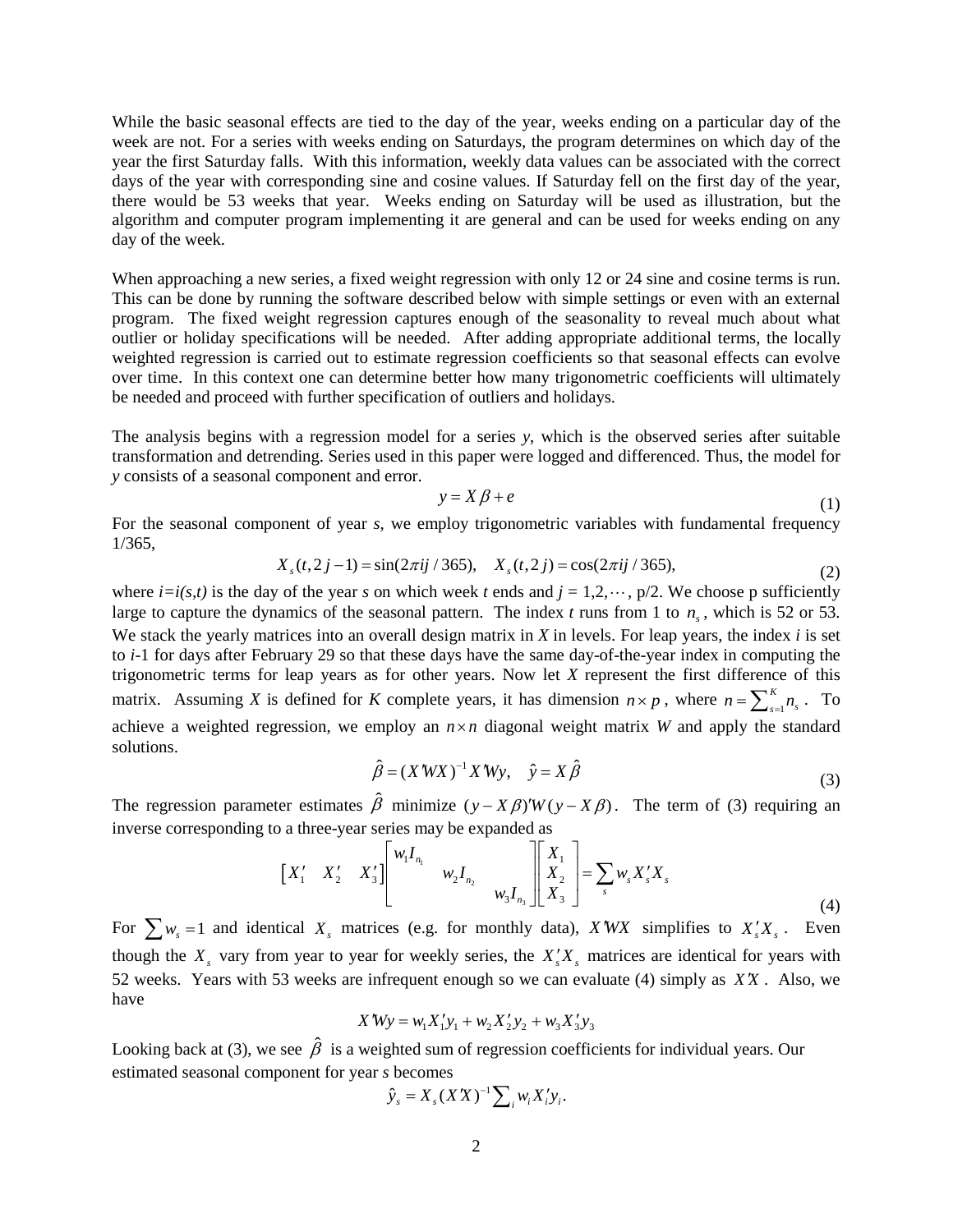Use of identical weights *w<sub>s</sub>* would correspond to the results in Pierce, Grupe and Cleveland (1984). To allow for moving seasonality, we can apply the above method once for each year, choosing a weight matrix *W* geared to that particular year and using the results only for that year's seasonal component. Let  $I_p$  represent a  $p \times p$  identity matrix, and let  $w_i$  be the weight applied to year *j* to estimate year *i* factors. With three years, we may write

$$
\begin{bmatrix} \hat{y}_1 \\ \hat{y}_2 \\ \hat{y}_3 \end{bmatrix} = \begin{bmatrix} X_1 (X'X)^{-1} & & & & \\ & X_2 (X'X)^{-1} & & & \\ & & X_3 (X'X)^{-1} \end{bmatrix} \begin{bmatrix} w_{11}I_p & w_{12}I_p & w_{13}I_p \\ w_{21}I_p & w_{22}I_p & w_{23}I_p \\ w_{31}I_p & w_{32}I_p & w_{33}I_p \end{bmatrix} \begin{bmatrix} X_1'y_1 \\ X_2'y_2 \\ X_3'y_3 \end{bmatrix} \tag{5}
$$

The choice of the  $w_{ij}$  for each year is to be determined. Years close to the year being estimated should get most weight. The X-11 procedure uses variations of the  $3\times 5$  seasonal filter for this purpose, applying asymmetric versions near the ends of series. We use a formula from signal extraction theory (see Cleveland and Tiao (1976) and references). The seasonal factors for a given week of the year (or month for monthly data) are assumed to follow an autocorrelated random walk. The detrended data are this seasonal part plus white noise, which means no autocorrelations in the detrended, seasonally adjusted series of lag one year. Given the model

$$
y_t = u_t + e_t
$$

$$
(1 - B)(1 - \phi B)u_t = a_t
$$

with white noise terms  $e_t$  and  $a_t$ , the weights to estimate  $u_t$  given y form the desired  $W^*$  matrix. These are obtained from

$$
E(u \mid y) = \left(I + \nu \Sigma_u^{-1}\right)^{-1} y = W^* y
$$

where  $v = \sigma_e^2 / \sigma_a^2$  and  $\Sigma_u$  is the autocorrelation matrix of *u*. The values  $w_{ii}^*$  are the weights  $w_{ii}$  in (5). The weights are more concentrated (distant years have less impact) for smaller values of  $\phi$  and  $v$ , but the pattern is much more sensitive to changes in  $v$ . Two examples of  $W^*$  for a series of length 9 years are given in Table 2.1. The rows are labeled for the year being estimated and contain the weights for that year (bold) and adjacent years. Note that the last rows show symmetric weight patterns. For seasonal series with more noise, it makes sense to use more data to extract an estimate of the seasonal signal. With  $v = 10$ , the first three years provide more than 80 percent of the weight for Year 1; with  $v = 24$ , they

Table 2.2 shows the weights for X-11 seasonal adjustment with  $3\times 5$  and  $3\times 9$  seasonal filters (cf. Shiskin, Young, and Musgrave, 1967). While there is a rough correspondence with the filters from the signal extraction formula, the signal extraction weights exhibit exponential decay and tend to concentrate

provide about two-thirds of the weight.

more on the year being estimated.

The results of these operations might be termed a seasonal kernel regression, with the shape of the kernel and smoothing parameter determined by  $\nu$  (or  $\phi$  and  $\nu$  if  $\phi$  is also allowed to vary). Use of the signal extraction formula automatically supplies correct kernel shapes at the ends of the series. It is up to the analyst to choose the number of trigonometric terms and the value of  $\nu$ . It is best to set some reasonable values for  $\phi$  and  $\nu$  (e.g. 0.5 and 15) and adjust the number of frequencies first, as likelihood ratio tests for adding new frequencies based on the increased degrees of freedom used are fairly straightforward and the results are fairly sensitive to the number of frequencies used. It is reasonable to start with 6 frequencies (12 terms) and add new frequencies 6 at a time rather than one at a time.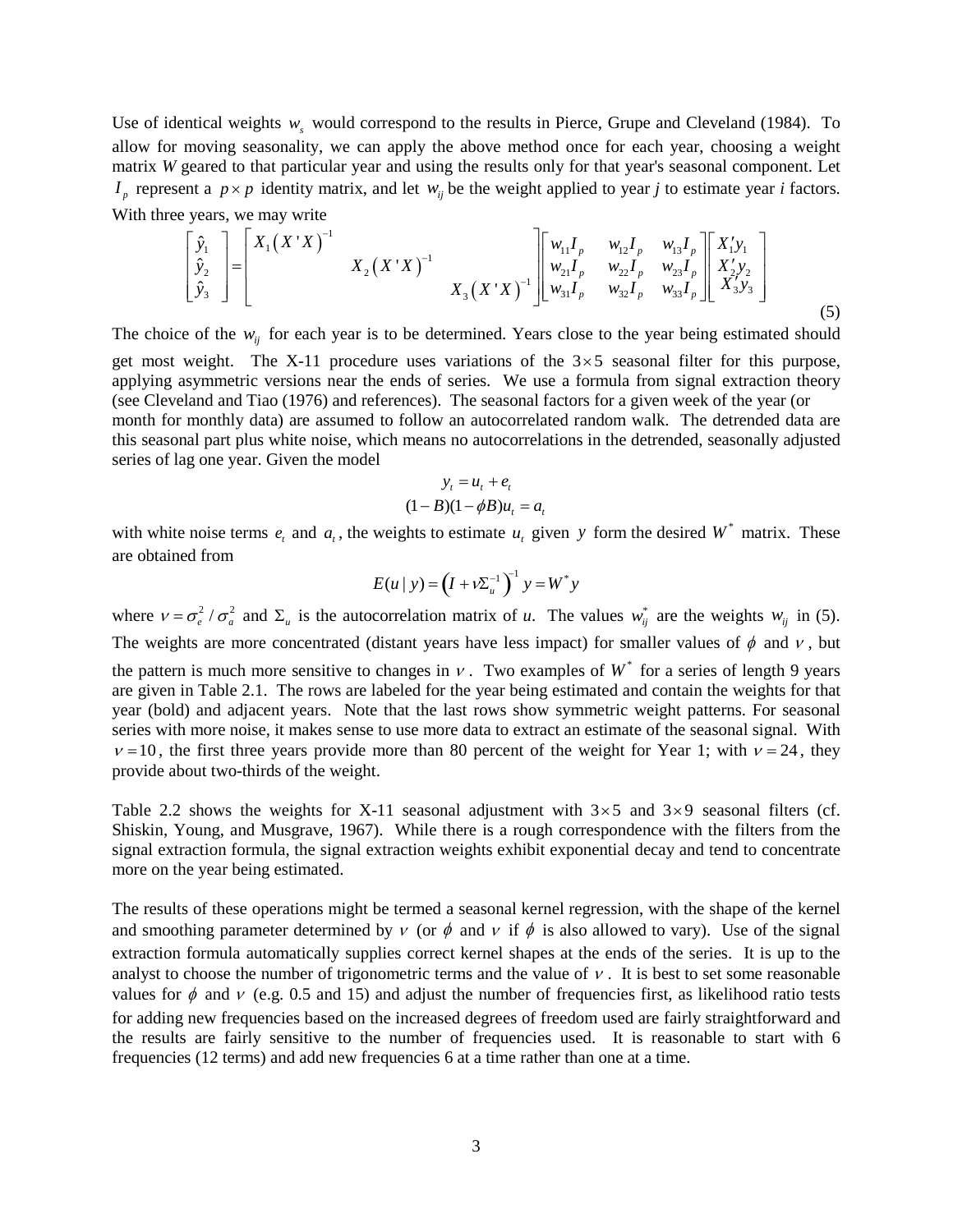|              | a. $\psi = 0.3$ , $v = 10$ |       |       |       |       |          |          |          |          |
|--------------|----------------------------|-------|-------|-------|-------|----------|----------|----------|----------|
| Year         |                            |       |       |       |       |          |          |          |          |
| $\mathbf{1}$ | 0.384                      | 0.271 | 0.169 | 0.096 | 0.049 | 0.023    | 0.008    | 0.002    | $-0.002$ |
| 2            | 0.271                      | 0.264 | 0.197 | 0.127 | 0.074 | 0.039    | 0.019    | 0.007    | 0.002    |
| 3            | 0.169                      | 0.197 | 0.218 | 0.170 | 0.114 | 0.068    | 0.037    | 0.019    | 0.008    |
| 4            | 0.096                      | 0.127 | 0.170 | 0.203 | 0.163 | 0.111    | 0.068    | 0.039    | 0.023    |
| 5            | 0.049                      | 0.074 | 0.114 | 0.163 | 0.200 | 0.163    | 0.111    | 0.074    | 0.049    |
|              | Phase shift                |       |       |       |       |          |          |          |          |
|              | 1.254                      | 0.706 | 0.358 | 0.146 | 0.000 | $-0.146$ | $-0.358$ | $-0.706$ | $-1.254$ |
|              |                            |       |       |       |       |          |          |          |          |
|              |                            |       |       |       |       |          |          |          |          |
|              | b. $\phi = 0.5$ , $v = 24$ |       |       |       |       |          |          |          |          |
| Year         |                            |       |       |       |       |          |          |          |          |
| $\mathbf{1}$ | 0.285                      | 0.226 | 0.165 | 0.116 | 0.078 | 0.052    | 0.035    | 0.024    | 0.018    |
| 2            | 0.226                      | 0.215 | 0.174 | 0.130 | 0.092 | 0.064    | 0.044    | 0.031    | 0.024    |
| 3            | 0.165                      | 0.174 | 0.177 | 0.148 | 0.113 | 0.083    | 0.060    | 0.044    | 0.035    |
| 4            | 0.116                      | 0.130 | 0.148 | 0.160 | 0.138 | 0.109    | 0.083    | 0.064    | 0.052    |
| 5            | 0.078                      | 0.092 | 0.113 | 0.138 | 0.155 | 0.138    | 0.113    | 0.092    | 0.078    |
|              | Phase shift                |       |       |       |       |          |          |          |          |

Table 2.1. Year Weights for Two Choices of  $\phi$  and  $v$ 

 $4.05 \div 10$ 

Table 2.2. Year Weights for X-11 Seasonal Filters

| a. $3\times 5$ |       |       |       |       |       |       |       |       |       |
|----------------|-------|-------|-------|-------|-------|-------|-------|-------|-------|
| Year           |       |       |       |       |       |       |       |       |       |
|                | 0.283 | 0.283 | 0.283 | 0.150 | 0.000 | 0.000 | 0.000 | 0.000 | 0.000 |
| 2              | 0.250 | 0.250 | 0.250 | 0.183 | 0.067 | 0.000 | 0.000 | 0.000 | 0.000 |
| 3              | 0.150 | 0.217 | 0.217 | 0.217 | 0.133 | 0.067 | 0.000 | 0.000 | 0.000 |
| 4              | 0.067 | 0.133 | 0.200 | 0.200 | 0.200 | 0.133 | 0.067 | 0.000 | 0.000 |
| 5              | 0.000 | 0.067 | 0.133 | 0.200 | 0.200 | 0.200 | 0.133 | 0.067 | 0.000 |
|                |       |       |       |       |       |       |       |       |       |
| b. 3x9         |       |       |       |       |       |       |       |       |       |
| Year           |       |       |       |       |       |       |       |       |       |
|                | 0.246 | 0.221 | 0.197 | 0.173 | 0.112 | 0.051 | 0.000 | 0.000 | 0.000 |
| 2              | 0.208 | 0.192 | 0.176 | 0.160 | 0.144 | 0.092 | 0.028 | 0.000 | 0.000 |
| 3              | 0.173 | 0.163 | 0.154 | 0.143 | 0.133 | 0.123 | 0.079 | 0.032 | 0.000 |
| 4              | 0.141 | 0.137 | 0.132 | 0.128 | 0.123 | 0.117 | 0.113 | 0.075 | 0.034 |
| 5              | 0.111 | 0.111 | 0.111 | 0.111 | 0.111 | 0.111 | 0.111 | 0.111 | 0.111 |

The problem of choosing  $\nu$  remains. In kernel or smoothing spline regressions, the smoothing parameter is optimized by minimizing some sort of penalized residual sum-of-squares, or a cross-validation technique. As suggested in Härdle et al. (1988), convergence is slow and the surface rather flat. Given that there is no simple objective criterion for a seasonally adjusted series, it may be helpful to create seasonal factors for a set of  $\nu$  values. One can compute the smoothness of the resulting seasonally adjusted series using concurrent and projected factors and the size of revisions when new data are added. This is similar to the approach in Grillenzoni (1994) of minimizing one-step-ahead projection errors.

In a standard regression the number of degrees of freedom used in the regression is given by  $tr(X(X^T)^{-1}X')$ . In the case of weighted regression this generalizes to  $tr(X(X^T\Omega X)^{-1}X'\Omega)$ , where  $\Omega$ is a diagonal matrix containing the weights. For our application we used the trace of the matrix in (5),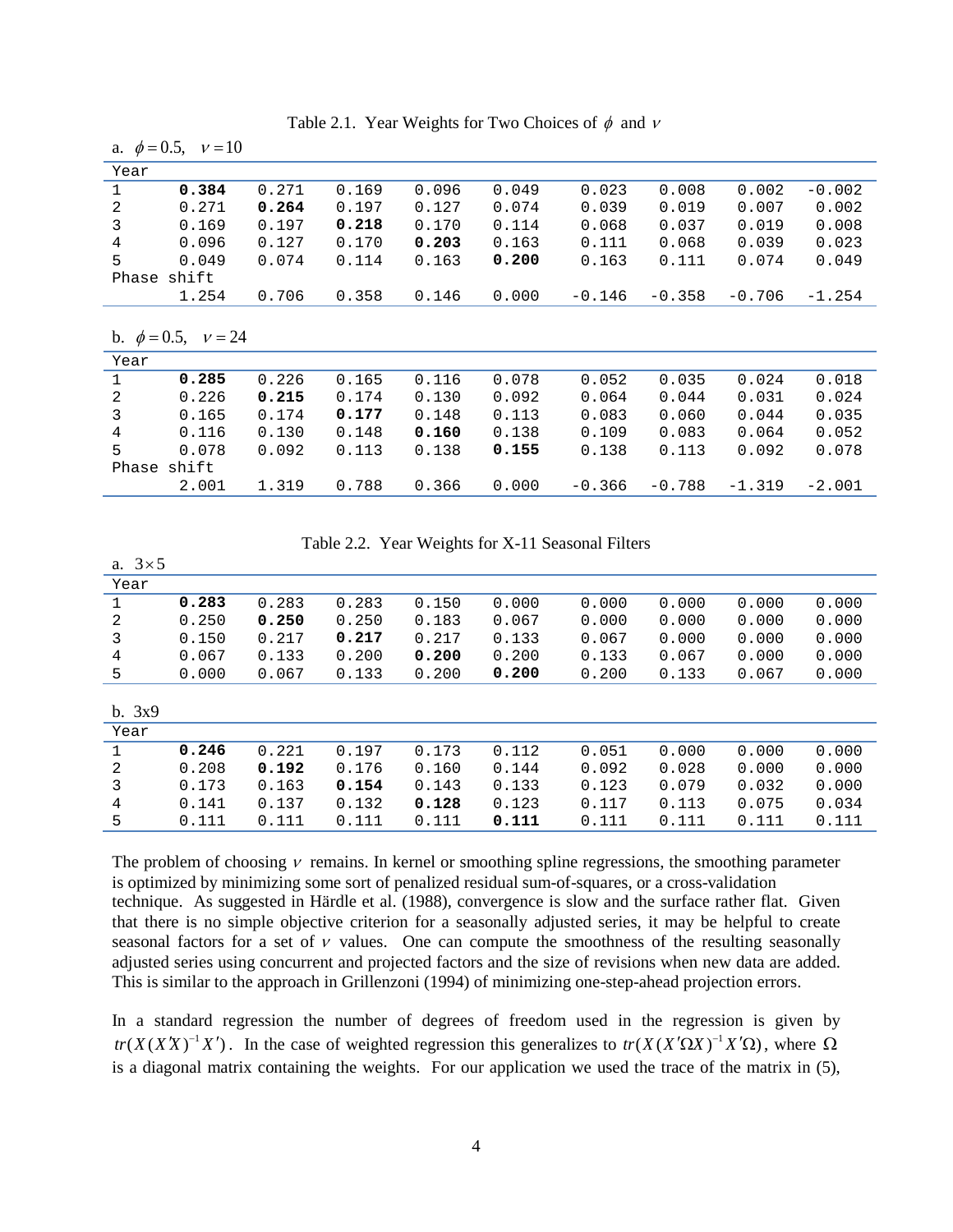which equals the trace of the annual weight matrix partially illustrated for particular choices of  $\phi$  and  $\nu$ in Table 2.1. This is in agreement with calculations described in Zhang (2003).

The program begins by running an unweighted or global regression on the specified model. The observed series is adjusted for all variables in the model other than the trigonometric variables, so that what remains is, at least in principle, weekly seasonality plus noise. Then, the weighted regressions described above are carried out to obtain estimates of trigonometric coefficients for successive years, one year at a time. As mentioned, holiday coefficients are estimated with a fixed-coefficient regression. Estimating an "average" holiday effect across calendar variations helps stabilize holiday adjustment. Also, some holiday events do not occur every year, so a long span provides more occurrences for estimation. Section 5 has some examples. The trigonometric and built-in holiday sections of the design matrix are automatically extended two years beyond the input data span to compute projected seasonal factors. These projected factors are needed when seasonal adjustment is not being done contemporaneously.

## **3. Holidays and Outliers**

The program contains calendar features to assist in handling holidays and outliers. A flexible treatment of U.S. holidays is built into the program, and holidays of other countries or other adjustments can be entered as user-supplied variables. A list of the precoded holidays is in Table 3.1. The application in Section 5 will illustrate these features. It is important to estimate holiday effects, because many change weeks of the year from one year to the next. The program asks for a holiday code (which of the precoded holidays is at issue or 0 for a user-supplied variable), and for the parameters of a daily weight pattern around the holiday. The first parameter is the number of weights to be used (often 1), then the index in the pattern of the day of the holiday, and finally the weights. If the effect of the holiday is only to cancel activity on that day, a single weight is fine. The value of the weight is not important, as its effect is scaled by the regression coefficient estimated. A weight value of 1.0 or 0.1 usually gives a regression coefficient with a good printable size. In the case of Christmas (or Easter) sales in previous days might be boosted. If so, one could specify several positive weights with Christmas falling on the last one or on a final zero weight. The program determines in which week of the year and where in the week the holiday falls, and assigns the weights to the correct week or weeks. While statistical tests could be tried comparing various weight patterns, the patterns are often dictated by external sources of information.

In addition to the holidays which are coded into the program, the user may read in a column of the design matrix as a user-specified holiday effect. This would be a column of data with non-zero entries in rows corresponding to dates when the effect was present. This column should include dates two years beyond the latest date being used in estimation to allow for projected seasonal factors.

| Table 3.1. Holiday Codes |                      |      |                     |  |  |  |  |  |
|--------------------------|----------------------|------|---------------------|--|--|--|--|--|
| Code                     | <b>Holiday</b>       | Code | <b>Holiday</b>      |  |  |  |  |  |
|                          |                      |      |                     |  |  |  |  |  |
| 0                        | User-supplied effect | 6    | Christmas           |  |  |  |  |  |
|                          | Easter               |      | July 4              |  |  |  |  |  |
| $\boldsymbol{2}$         | Labor Day            | 8    | Presidents Day      |  |  |  |  |  |
| 3                        | New Year's Day       | 9    | Thanksgiving        |  |  |  |  |  |
| 4                        | <b>Memorial Day</b>  | 10   | M.L. King Day       |  |  |  |  |  |
| 5                        | April 15 taxes       | 11   | <b>Veterans Day</b> |  |  |  |  |  |
|                          |                      | 12   | Columbus Day        |  |  |  |  |  |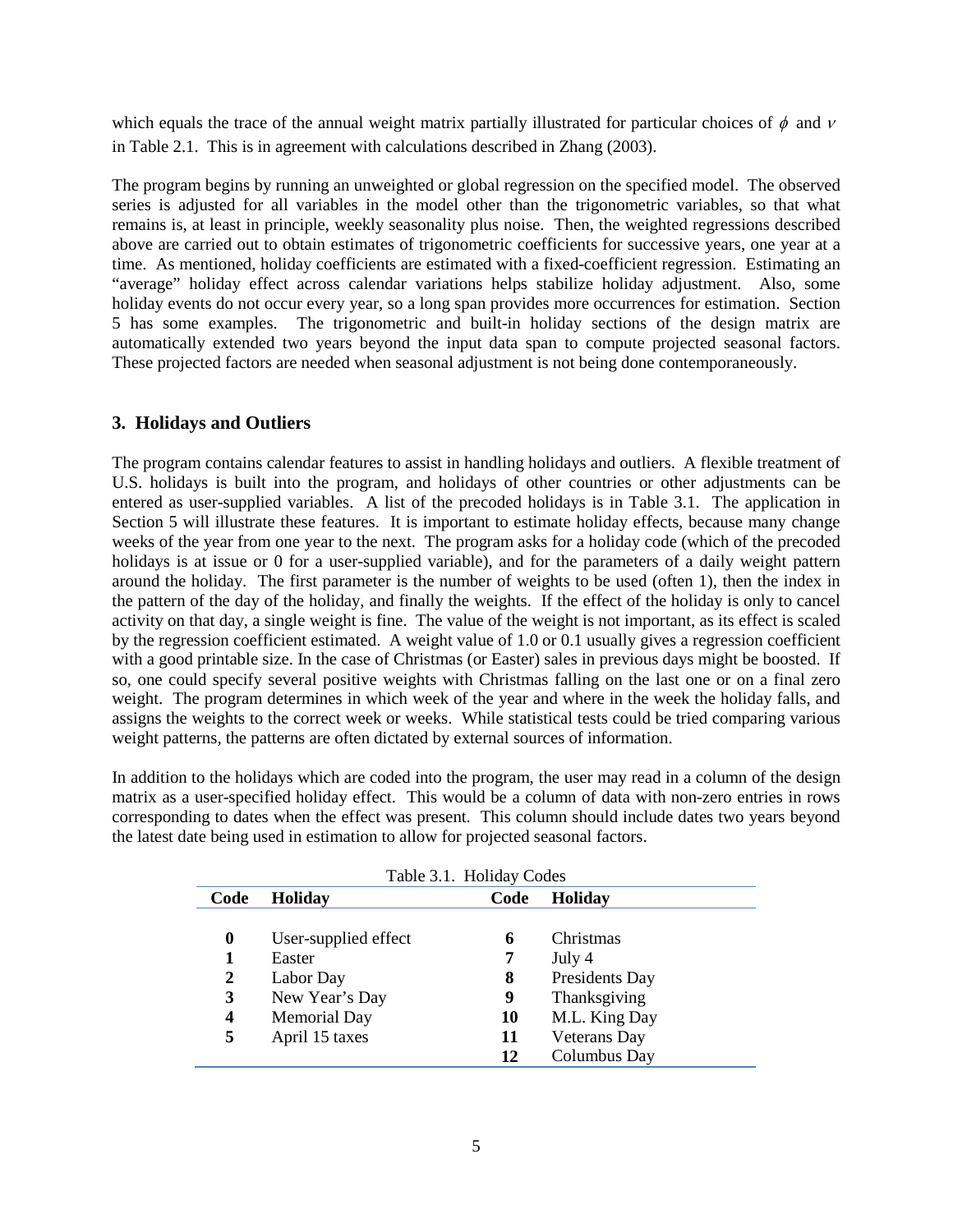The program also includes a way to compensate for additive outliers; it does not do automatic identification. There are plans to expand the program to handle a broader range of outlier/intervention effects, including level shifts. Identification of additive outliers may come from known events or analysis of graphs. The program takes as input parameters the number of outliers to be treated and a corresponding sequence of dates on which they occur in terms of year and week of the year. The week of the year can be easily identified from the data listings generated by the program (see Section 6 for more details).

# **4. Diagnostics**

As described in Section 2, the first step in the method is to fit a global regression model. A standard ANOVA table exhibits the overall contribution from seasonal, holiday, outlier, and linear trend variables. In addition, t-statistics and p-values are available for individual trig coefficients, holidays, additive outliers, intercept and slope variables, and, when included, user-supplied variables. This global regression has the following functions:

| <b>Plot</b>                                                                                                          | <b>Description</b>                                                                                                                                                                                                                                              |
|----------------------------------------------------------------------------------------------------------------------|-----------------------------------------------------------------------------------------------------------------------------------------------------------------------------------------------------------------------------------------------------------------|
| Time series plot                                                                                                     | Shows the unadjusted and seasonally adjusted series for the<br>full time span. Additive outliers are marked by a circle, and<br>official U.S. recessions are shaded in gray.                                                                                    |
| Time series plot                                                                                                     | Same as the first, but only for the last 5 years.                                                                                                                                                                                                               |
| Time series plot                                                                                                     | Same as the first, but only for the last 2 years.                                                                                                                                                                                                               |
| Plot of initial and revised<br>seasonally adjusted series,<br>along with the unadjusted<br>series, for the last year | The initial or preliminary adjusted values use trig coefficients<br>based on data through the next-to-last year (so that values for<br>the last year come from projected factors); the revised values<br>use trig coefficients from data through the last year. |
| Average seasonal factors by<br>week; plot of seasonal<br>factors                                                     | The plot of averages highlights the overall seasonal pattern<br>across the year. The time series plot can be helpful in<br>assessing whether strength of seasonality is increasing or not.                                                                      |
| Projected seasonal factors                                                                                           | Time series plot of projected seasonal factors (typically 2<br>years), with 3 previous years of factors.                                                                                                                                                        |
| Seasonal sub-plots by week                                                                                           | Assesses movement of factors for individual weeks. The<br>straight lines are the weekly means for the factors.                                                                                                                                                  |
| Trig coefficient sub-plots by<br>frequency                                                                           | Indicates which frequency terms are significant and how much<br>volatility they exhibit. The straight lines are the means by<br>frequency.                                                                                                                      |
| Autoregressive spectrum                                                                                              | The SAS interface utilizes X-12-ARIMA to calculate the<br>spectrum for the differenced seasonally adjusted and<br>unadjusted data. The horizontal lines are the medians.                                                                                        |

#### Table 4.1. MoveReg Graphs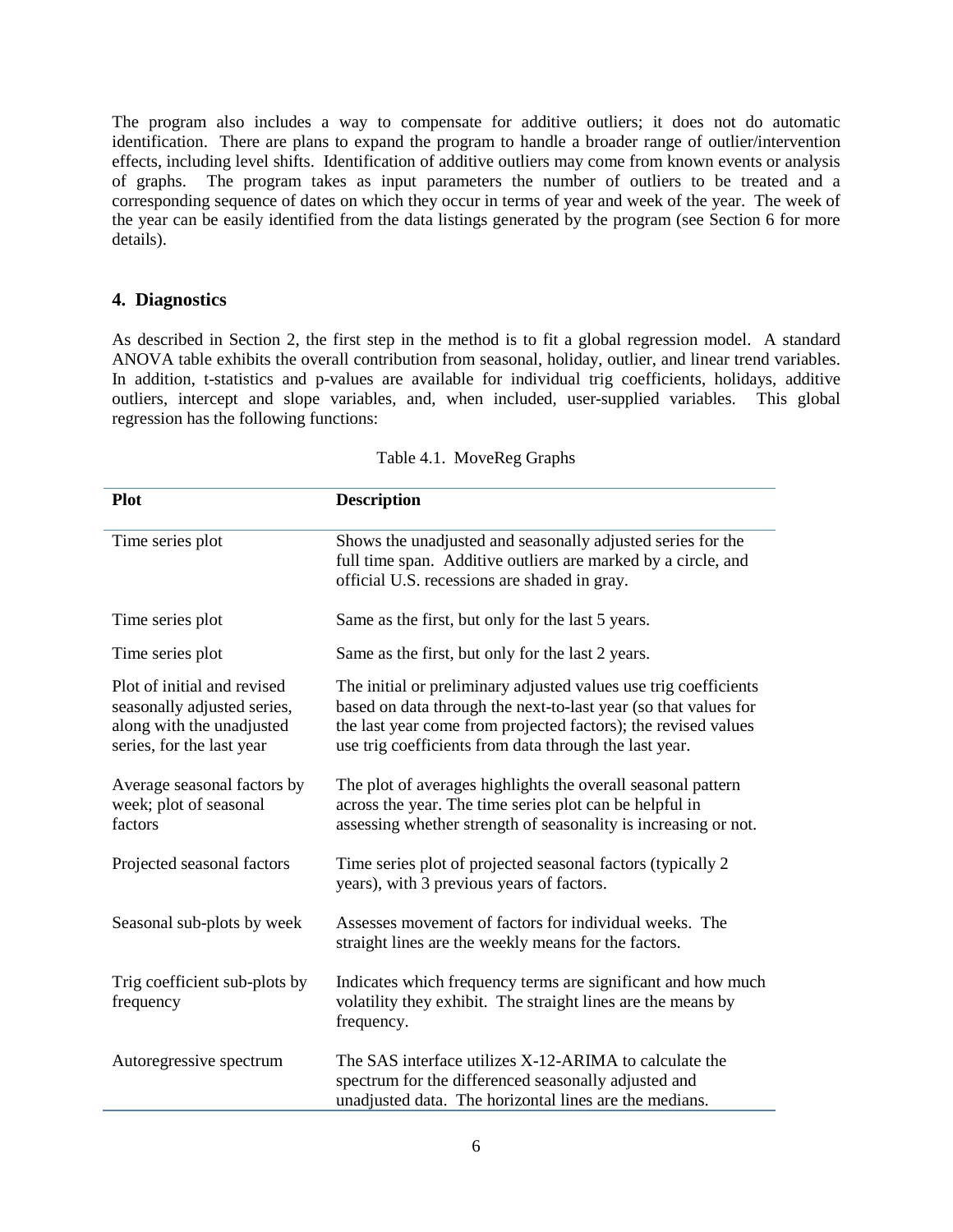- (1) allows the user to assess the overall model and the value of each individual variable in the model;
- (2) adjusts the series for all submitted variables except the seasonal variables.

Then, the weighted regressions are carried out. With this procedure, all but the seasonal variables are treated as deterministic, with all years contributing equally to estimation of their effects. Typically, for holidays or other special variables, it is helpful to base estimation on as much data as possible. In addition.  $R^2$  and Liung-Box statistics help assess overall suitability of the model.

The SAS interface part of the MoveReg program produces 10 graphs by default and outputs them to a pdf. Some of the graphs are displayed for the Unemployment Insurance application in Section 5. Table 4.1 has an annotated list of the graphs in the order that they are produced.

## **5. Example: Initial Claims, U.S. Unemployment Insurance Program**

Among important U.S. economic time series is Initial Claims from the Unemployment Insurance program. Individuals apply for unemployment benefits at government offices across the country. Claims data from these local offices are forwarded first to the state office, and then to the Department of Labor (DOL), Washington, D.C. Every Thursday [\(http://www.doleta.gov/ETA\\_News\\_Releases/\)](http://www.doleta.gov/ETA_News_Releases/), Initial Claims (IC) are reported for the previous week ending on Saturday and Continuing Claims for the week before that. With less than a week's time lag, the Initial Claims series is clearly one of the most timely indicators of the state of the economy. Press releases and many media accounts feature weekly figures and 4-week moving averages, both seasonally adjusted. During the economic recession beginning in 2007 and continuing into the recovery period, these numbers have been scrutinized closely.

Figure 5.1 shows the observed and seasonally adjusted series across the years 1988-2009, plus the additive outliers. Three features are apparent: seasonality, volatility, and upturns during the three official recessions, shaded in gray. Figure 5.2 graphs average weekly seasonal factors across the span 1988-2008. An extreme peak occurs at the beginning of each year. Seasonality is low during the second quarter. In the third quarter, a short peak occurs near the beginning, followed by a trough around the end. Figure 5.2 also contains the time series of the seasonal component. It appears that the early peak and the third quarter trough have moderated in recent years. Evident in both series, volatility is due to differences in both reporting practices and economic behavior across the individual states. Naturally enough, the number of claims tends to increase in difficult economic times. Adopted in 2002 at BLS, the locallyweighted regression approach accommodating moving seasonality has significantly improved the seasonal adjustment, in particular in terms of (1) smoothness of the seasonally adjusted series and (2) less evidence of residual seasonality (cf. Cleveland and Scott, 2007). Figure 5.3 has sub-plots of the seasonal factors by week, showing how the factors move across years. Recall that even with deterministic trig coefficients these plots would show variability, due to changing positions of the weeks. Estimating a stochastic seasonal component continues to be pertinent, since the recent recession and changes in economic activity appear to be affecting seasonality. Since it is not entirely clear what is trend and what is seasonality for 2008 and 2009 at the time this is being written, we focus on the period 1988, Week  $4 -$ 2008, Week 4, a series of length 1045 which avoids most of the recession which ended in June 2009.

As described in Section 2, after differencing, the data are modeled as a seasonal time series, along with calendar effects and outliers. The model can produce a seasonal factor for each day of the year. For Week *i*, we use the factor corresponding to *d(i)*, where *d(i)* is the day of the year on which the Saturday of Week *i* falls. For example, in 2011, Weeks 1, 2, and 6 have their Saturday's on January 1, January 8, and February 5, so the seasonal factors for those weeks are computed for days 1, 8, and 36. We first address selection of the seasonal variables. A conservative approach is to add trig terms in sets of 6 frequencies,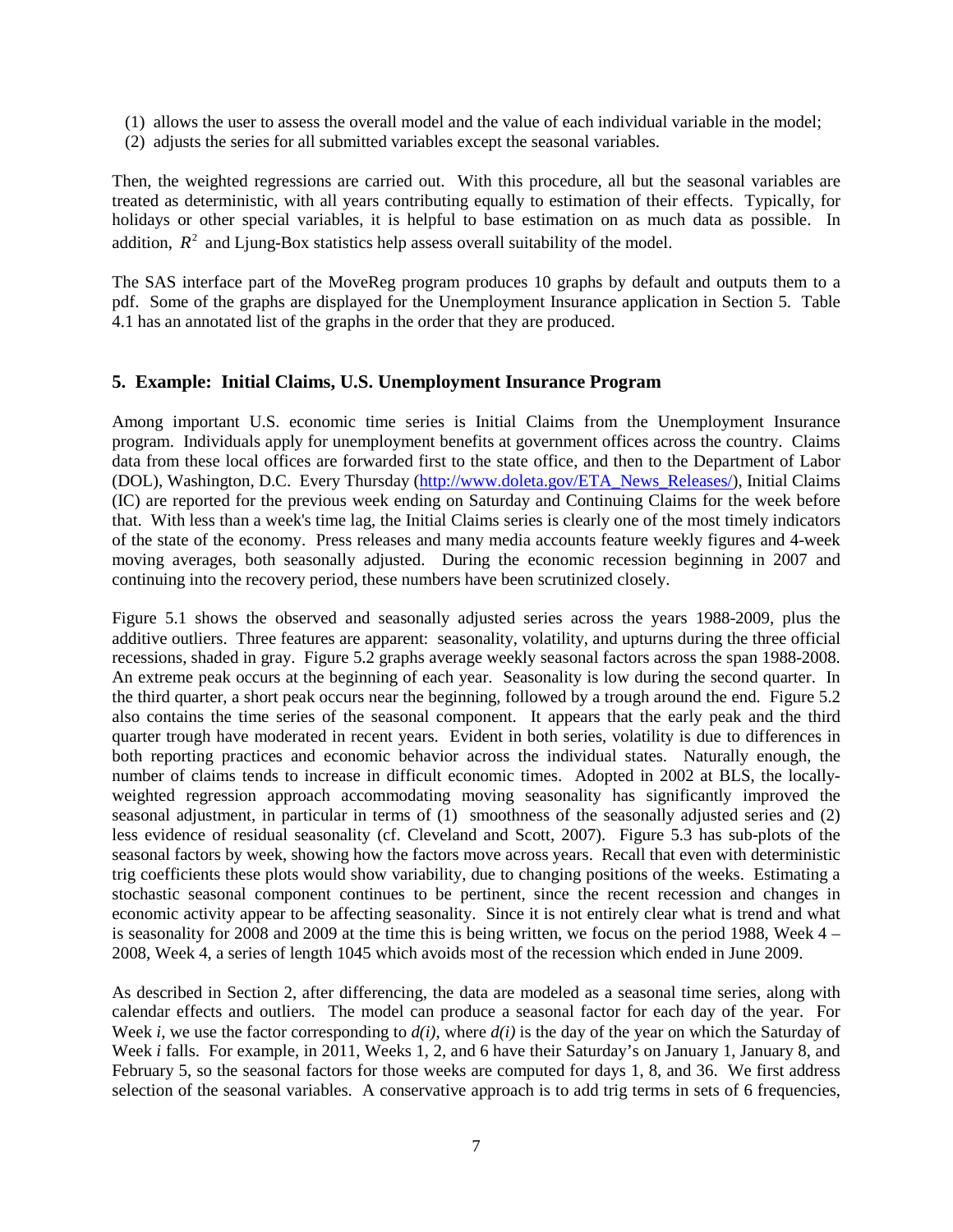beginning with the fundamental frequency  $\lambda_1 = 1/365$ . A more selective approach would be more parsimonious, but with over a thousand observations, parsimony is not a serious issue. Figure 5.4 graphs spectra for differenced unadjusted and seasonally adjusted series. The gray lines denote the seasonal frequencies for weekly data, computed as  $7k/365.24$ ,  $k = 1, \dots, 26$ . The spectrum for the unadjusted series contains peaks at or near several of the seasonal frequencies, even some corresponding to periods nearly as short as "every two weeks." The adjustment yielding this spectrum is based on setting p=60, that is, including the first 30 seasonal frequencies. Figure 5.5 shows the coefficients for each sine and cosine variable. (All but the first plot have the same scale.) Most of the visually significant values come from the first 12 frequencies, but others from each set of six seem different from 0. For 26 of 30 frequencies, at least one of the trig terms has a significant t-statistic; these statistics exceed 3 for 21 frequencies. These statistics come from the global regression model (1) with uniform weights.

Table 5.1 provides further confirmation for inclusion of all these seasonal variables. It contains a set of residual F-tests from adding successive sets of 6 frequencies to the regression model. The change in residual sum of squares is attributable to the 12 added variables and compared to the mean residual sum of squares for the expanded model. We see that each F-test supports the inclusion of additional variables.

Every government holiday is potentially significant for this series because it represents loss of a day for filing claims. Table 5.2 shows that holiday variables have t-statistics ranging from 2.6 to 14.2 in magnitude. All require special treatment, since they affect different weeks in different years. July 4 can occur in either Week 27 or 28. While not a Federal holiday, Easter affects claims activity and moves between Weeks 12-17. The largest effect comes from Thanksgiving, since in addition to the Thursday holiday, many state offices are closed on Friday. Even if an office is open, applicants may be less likely to appear that Friday. Special user variables are introduced for occurrence of July 4 on Wednesday and for particular patterns related to Christmas.

A surge in claims activity occurs when the Christmas season comes to a close. This is modeled as a New Year's Day effect. From our definition of weeks, New Year's Day is always in Week 1. The New Year's effect is modeled as an increase generally assigned to Week 2. When January 1 falls on Saturday, the rest of Week 1 is in December, so clearly the surge comes in Week 2. The surge seems to fall in week 2 for other positions of January 1 as well, except when it is on Sunday. In this case, the effect is split between weeks 1 and 2. The holiday specification which gives this result is 8 1 0. 0. 0. 0. 0. 0. 1. 1., where 8 is the number of weights, 1 is the position of January 1 in the weight sequence, and the following 0's and 1's are the weights. When January 1 is Sunday, one nonzero weight falls in week 1 and the other in week 2. Otherwise, both nonzero weights correspond to days in Week 2. From this example, we see that the program can handle a variety of holiday effects. A limitation is that holiday effects are treated as timeinvariant.

| # $\lambda$ 's |               | Sum of<br>Squares |                          |       | Mean Squares    | $Seq'1$ F |
|----------------|---------------|-------------------|--------------------------|-------|-----------------|-----------|
|                | Model         | Error             | Added<br>— 2.            | Error | Added $\lambda$ |           |
|                | (df)          | (df)              | $^{\prime}$ s            |       | $^{\prime}$ s   |           |
| 6              | (48)<br>10.73 | (996)<br>7.02     | $\overline{\phantom{0}}$ | .0071 |                 |           |
| 12             | 13.78<br>60)  | 3.98<br>(984)     | 3.05                     | .0040 | .2540           | 63.5      |
| 18             | (72)<br>14.73 | (972)<br>3.03     | 0.95                     | .0031 | .0789           | 25.4      |
| 24             | (84)<br>15.40 | (960)<br>2.36     | 0.67                     | .0025 | .0561           | 22.4      |
| 30             | 96)<br>15.70  | 2.06<br>(948)     | 0.29                     | .0022 | .0248           | 11.3      |

Table 5.1. Sequential F-tests for Inclusion of Seasonal Frequencies  $\lambda$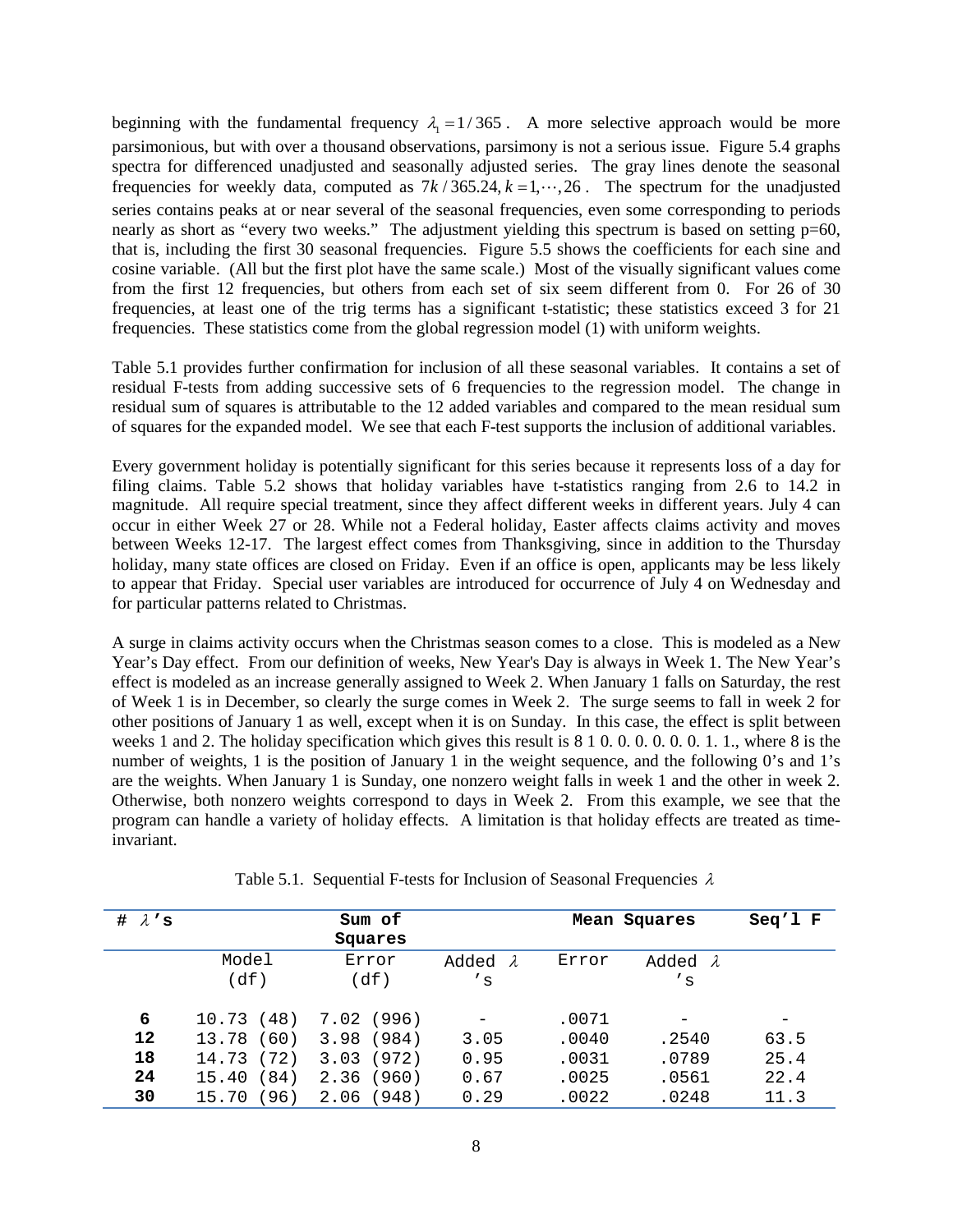| Holiday                     | Factor | t-statistic | p-value |
|-----------------------------|--------|-------------|---------|
|                             |        |             |         |
| New Year's Day              | 1.08   | 8.1         | 0.0000  |
| Martin Luther King Day      | 0.83   | $-11.8$     | 0.0000  |
| President's Day             | 0.94   | $-4.0$      | 0.0000  |
| Easter                      | 0.96   | $-5.7$      | 0.0000  |
| Memorial Day                | 0.89   | $-7.2$      | 0.0000  |
| July 4                      | 0.96   | $-2.6$      | 0.0043  |
| July 4 on Wednesday (user)  | 1.11   | 5.1         | 0.0000  |
| Labor Day                   | 0.89   | $-7.1$      | 0.0000  |
| Columbus Day                | 0.96   | $-2.7$      | 0.0035  |
| Veterans Day                | 0.87   | $-9.5$      | 0.0000  |
| Thanksgiving                | 0.80   | $-14.2$     | 0.0000  |
| Christmas in Week 53 (user) | 1.05   | 2.4         | 0.0078  |
| Christmas on Friday (user)  | 0.91   | $-3.5$      | 0.0003  |

Table 5.2. Holiday Effects and Associated t-statistics

Table 5.3. Outlier Effects and Associated t-statistics

| Year | Week           | Factor | t-statistic | p-value |
|------|----------------|--------|-------------|---------|
|      |                |        |             |         |
| 1989 | 40             | 1.19   | 5.0         | 0.0000  |
| 1992 | 30             | 1.41   | 10.0        | 0.0000  |
| 1993 | 30             | 1.34   | 8.6         | 0.0000  |
| 1993 | 52             | 0.87   | $-3.9$      | 0.0001  |
| 1994 | 5              | 1.13   | 3.6         | 0.0002  |
| 1996 | 3              | 1.17   | 4.4         | 0.0000  |
| 2001 | 38             | 1.13   | 2.8         | 0.0030  |
| 2001 | 39             | 1.28   | 4.3         | 0.0000  |
| 2001 | 40             | 1.17   | 2.5         | 0.0063  |
| 2001 | 41             | 1.16   | 2.4         | 0.0093  |
| 2001 | 42             | 1.13   | 2.1         | 0.0188  |
| 2001 | 43             | 1.11   | 2.3         | 0.0108  |
| 2001 | 47             | 1.16   | 3.8         | 0.0001  |
| 2001 | 48             | 1.16   | 3.6         | 0.0002  |
| 2005 | 37             | 1.29   | 5.8         | 0.0000  |
| 2005 | 38             | 1.25   | 4.0         | 0.0000  |
| 2005 | 39             | 1.07   | 1.2         | 0.1117  |
| 2005 | 40             | 1.13   | 2.2         | 0.0141  |
| 2005 | 41             | 1.11   | 2.4         | 0.0090  |
| 2006 | 1              | 1.10   | 2.8         | 0.0022  |
| 2007 | $\overline{2}$ | 0.87   | $-4.1$      | 0.0000  |

As usual in seasonal adjustment, outlier and intervention specification is an iterative process. We take advantage of the automatic outlier detection in X-12-ARIMA (http://www.census.gov/srd/www/x12a/) by submitting residuals from the overall regression model. Candidate outliers are then tested within an expanded overall regression model. The process is repeated until a final selection is made. Dates and tstatistics for the 21 selected outliers are given in Table 5.3. All are simple additive outliers.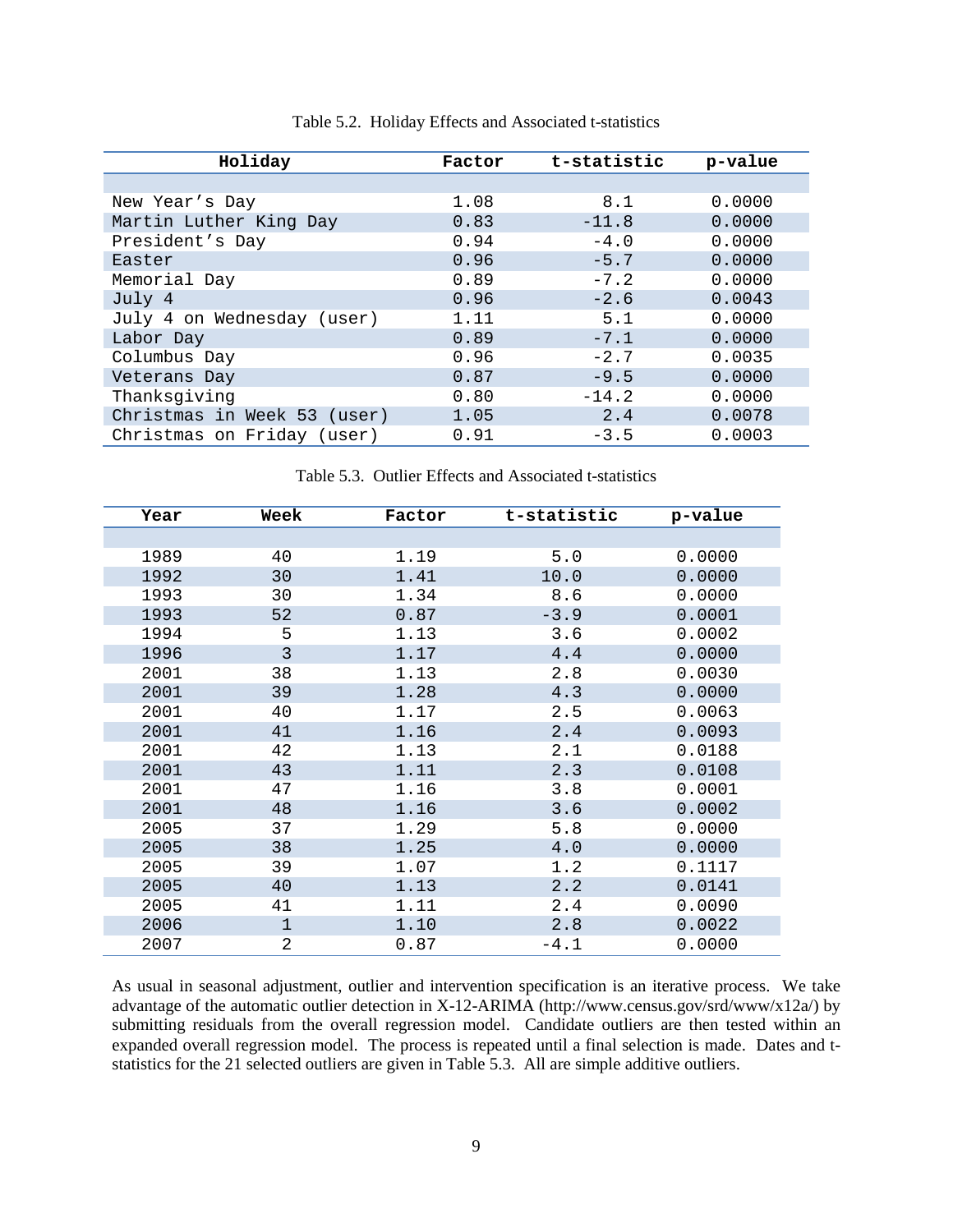Hurricane Katrina struck the U.S. Gulf Coast on August 29, 2005 with devastating effects in Louisiana, Mississippi, and Alabama. This resulted in a spike in Initial Claims, modeled as five outliers. Two runs have been carried out with data through 2006, Week 4, one with and one without outlier treatment. Results are compared to a run with data through the week ending August 27, 2005. We do not want the hurricane, an extraordinary event, to influence estimation of the seasonal component. Figure 5.6 compares seasonal factors from all three runs for the last half of 2005. Differences from the run ending August 27 appear minor, except for three weeks in September and two weeks in October, where clearly the "With treatment" factors agree better.

For the weights matrix, we follow the suggestion in Section 2 of setting the AR parameter  $\phi = .5$  (Box-Jenkins, 1970, sign convention). For  $\nu$ , a comparison of smoothness with  $\nu = 10$ , 16, and 24 leads us to select  $v = 16$ . Based on the discussion in Section 2, this yields a weighting scheme intermediate between X-11's 3x5 and 3x9 seasonal filters.

To analyze stability, we compute revisions to seasonal adjustment from two successive runs. Figure 5.7 overlays observed and seasonally adjusted data from 2007, Week 5 through 2008, Week 4. The series in green is the initial or preliminary adjusted series, based on projected factors derived from data through 2007, Week 4. The series in red comes from the adjustment we have been examining, with data through 2008, Week 4. The largest revisions occur in February and April 2007 and January 2008. For all three months the revised series is smoother. The median absolute revision is 4,118 for the year 2007, referring to the period 2007, Week  $5 - 2008$ , Week 4. The maximum absolute revision is 21,873 (6.46%), occurring in 2007, Week 6. Table 5.4 shows revision statistics from these two runs for 2007 and earlier years. We see the revisions decline going back in time as we approach use of the central filter for weighting. The drop in these statistics is especially strong moving back to 2004. For 2002, the median value is below 1000. These numbers are large, reflecting considerable volatility in the data. Still, the seasonally adjusted values themselves are quite large, mostly in the 300,000 – 400,000 range, and Figure 5.7 shows relatively good agreement for most weeks.

Returning to Figure 5.4, there is little evidence of residual seasonality in the seasonally adjusted spectrum. There is a minor peak remaining near the  $6<sup>th</sup>$  seasonal frequency, but even that peak is much reduced from that for the unadjusted series.

| Year | Median | Root Mean<br>Square | Maximum |
|------|--------|---------------------|---------|
|      |        |                     |         |
| 2002 | 654    | 1345                | 4304    |
| 2003 | 1007   | 1976                | 4391    |
| 2004 | 1279   | 2726                | 6797    |
| 2005 | 2080   | 3697                | 11085   |
| 2006 | 2931   | 4973                | 15790   |
| 2007 | 4118   | 6951                | 21873   |

Table 5.4. Absolute Revisions by Year in Seasonally Adjusted Series, Based on 2007 Run

Note. The statistics are based on "offset" years. For instance, Year 2007 refers to the 52 week period 2007, Week 5 – 2008, Week 4. Input series for official annual adjustments end with January weeks, since data tend to stabilize somewhat following the December holiday period.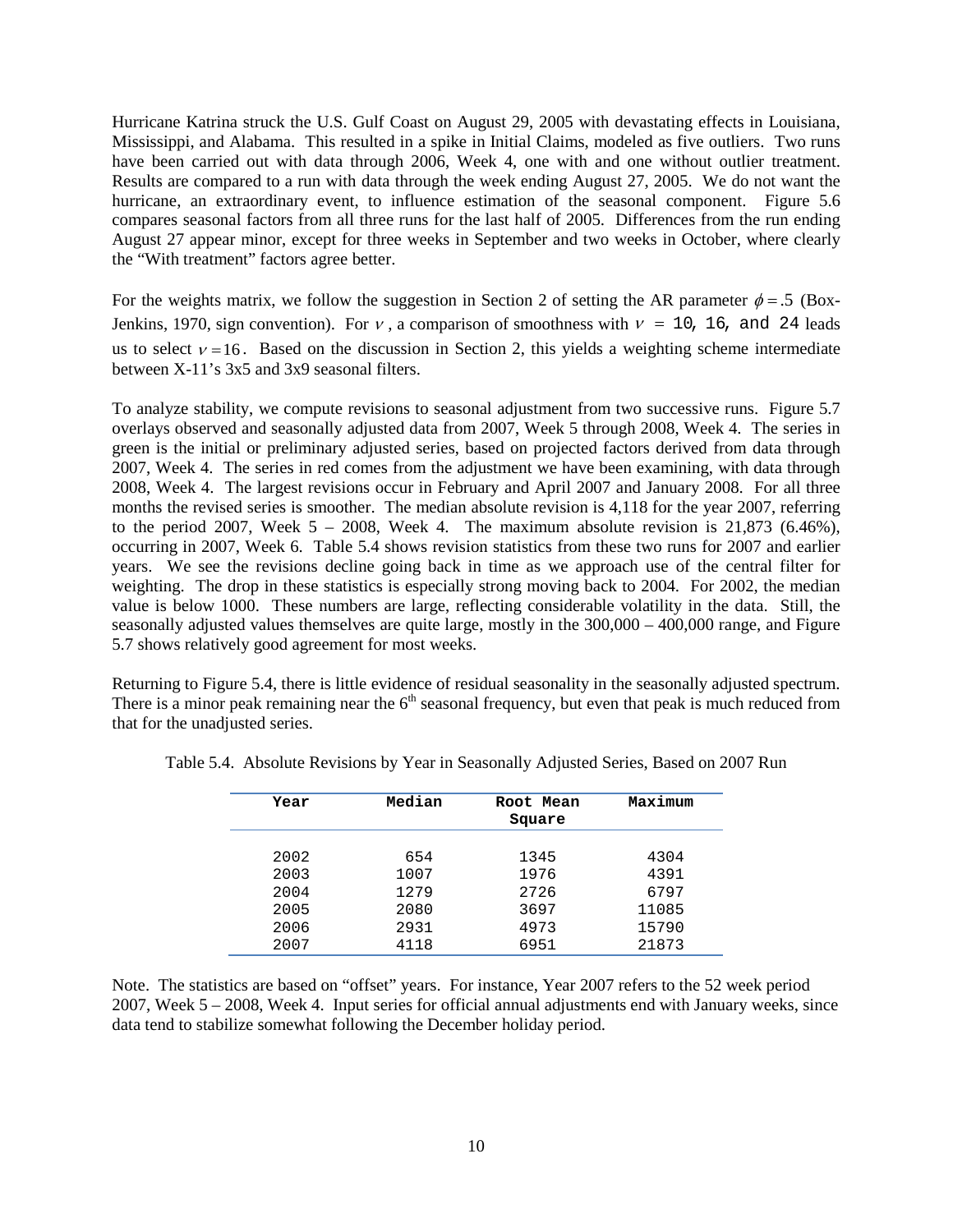### **6. Software**

#### *Description*

The MoveReg software for carrying out weekly seasonal adjustment consists of a FORTRAN executable and a SAS interface. The original code for weekly seasonal adjustment with moving seasonality was written by William P. Cleveland in the FORTRAN programming language. This code is available for both SOLARIS and Windows XP, but can be compiled for other platforms. Since BLS began using this program, modifications have been made to the FORTRAN code to add diagnostics and improve the machine readability of the output files. The FORTRAN program requires two input files and prints seven output files in text format. The SAS interface simplifies execution and aids in the preparation of the input files.

The rest of this section presents in some detail features and instructions for the software. More complete documentation is available at the BLS website [to be supplied]. This site contains (1) a MoveReg software manual, (2) FORTRAN executables, (3) sample SAS programs, and (4) a full example with data, input and output files, and analysis of the results.

#### *Input and output files*

The two input files are called CONTROL.TXT and DATA.TXT. CONTROL.TXT specifies program options and parameters. A complete example for the Initial Claims series of Section 5 is shown below:

#### Example 6.1. Sample CONTROL.TXT file

```
52 0
21 13 2 2 nout hol nfilt mxtype<br>0.4 16 bhi sigratio
            phi sigratio
60
1988 01 16 2008 01 19 7
40 1989 30 1992 30 1993 52 1993 5 1994 3 1996 38 2001 39 2001
40 2001 41 2001 42 2001 43 2001 47 2001 48 2001 37 2005 38 2005
        39 2005 40 2005 41 2005 1 2006 2 2007
0 0 0 0 3 10 8 1 4 7 2 12 11<br>8 1 0 0 0 0 0 0 1.1. New Year
8 1 0 0 0 0 0 0 1. 1.<br>1 1 1.
     1. M. L. King Day
1 1 1. President's Day
8 8 1. 0 0 0 0 0 0 0<br>1 1 1.
1 1 1. Memorial Day<br>1 1 1. July 4
1 1 1.<br>2 2 0.1. Labor
2 2 0.1. Labor Day<br>1 1 1. Columbus
1 1 1. Columbus Day<br>1 1 1 1 Veterans Day
1 1 1. Veterans Day
                            Thanksgiving
Key:
  Line Description
    1 NPER 52 for weekly , 12 for monthly 
     1 for fame database, \frac{1}{1} 0 for ascii file (data.txt)
    2 NOUT no. of AO's (70 maximum) 
      HOL no. of built-in holidays
```
 $\ddot{\phantom{a}}$ 

<span id="page-11-0"></span><sup>&</sup>lt;sup>1</sup> The BLS version of the program does not support FAME.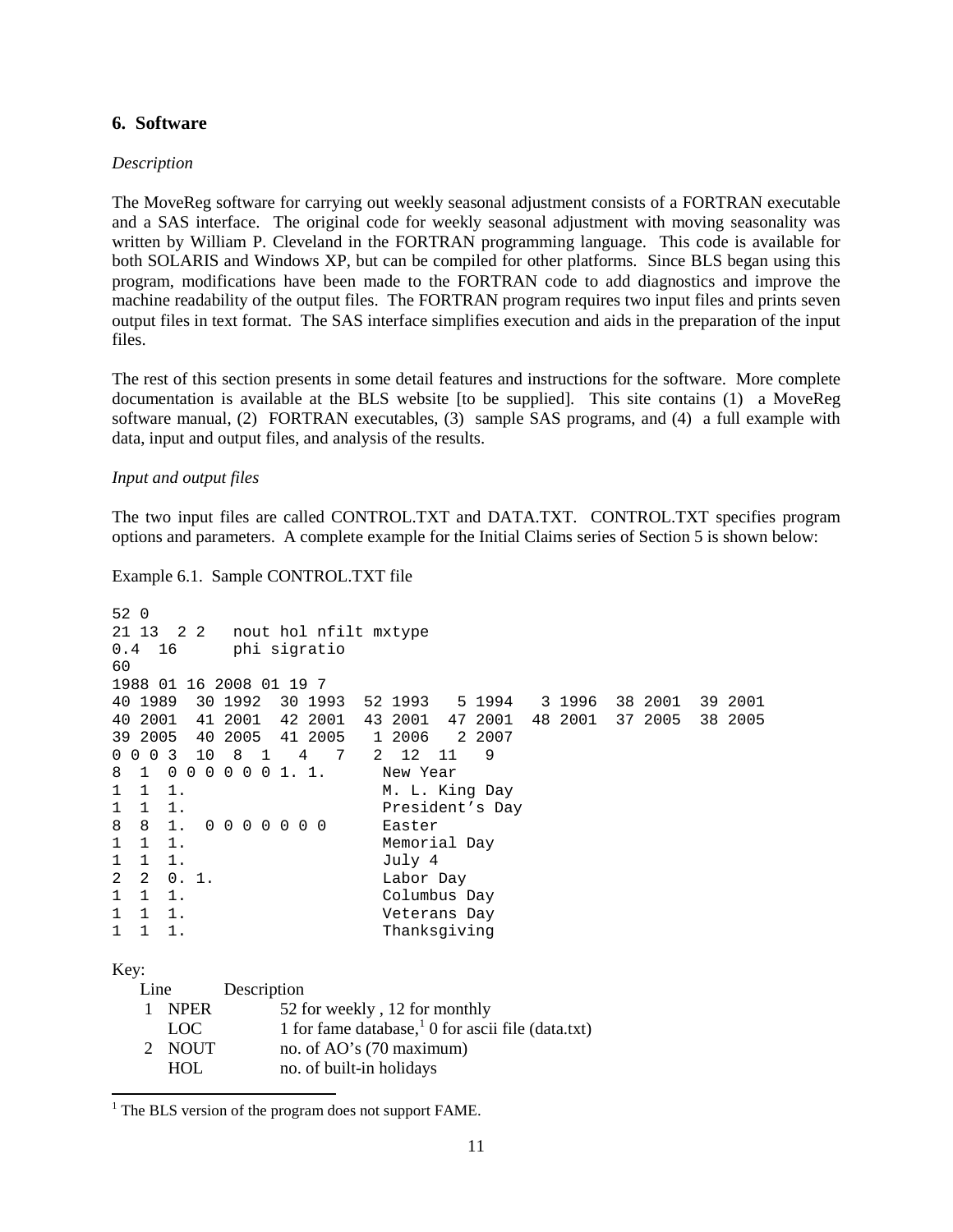|   | <b>NFILT</b>  | width of detrending filter $(2$ for the factor $1-B$ )                         |
|---|---------------|--------------------------------------------------------------------------------|
|   | <b>MXTYPE</b> | 1 for trapezoidal weighting (not documented), 2 for ARIMA weighting            |
|   | $3$ PHI       | AR parameter $\phi$ (only when MXTYPE=2)                                       |
|   | <b>SIGR</b>   | variance ratio $\nu$ (only when MXTYPE=2)                                      |
|   | 4 NFS         | no. of terms in trig seasonal $= 2 x$ no. of frequencies                       |
|   |               | KBYR,KBMO,KBDAY,LYR,LMO,LDAY,IWKD                                              |
|   |               | starting & ending dates for input data (4-digit year, month, day of month),    |
|   |               | days in week                                                                   |
| 6 |               | dates of outliers (week & year for each)                                       |
| 7 |               | holiday codes preceded by '0' for each user variable                           |
| 8 |               | information on built-in holidays, 1 line per holiday:                          |
|   |               | length of holiday effect, position of holiday in weight                        |
|   |               | pattern, weight pattern (the most common weight pattern is 1 1 1, which simply |
|   |               | generates a 1 in the weeks where the holiday occurs and zeroes elsewhere).     |
|   |               |                                                                                |

DATA.TXT contains the input data plus any user-defined events. A shortened example follows:

### Example 6.2. Sample DATA.TXT file (extract)

| ic          |      |    |      |                |      |      |      |    |   |    |        |   |
|-------------|------|----|------|----------------|------|------|------|----|---|----|--------|---|
|             | 1149 | 52 | 1988 | 01             |      | 30   | 2010 | 01 |   | 30 | 7      | 0 |
| (46x, £8.0) |      |    |      |                |      |      |      |    |   |    |        |   |
| 30JAN1988   |      | iс |      |                | 1 30 | 1988 | 5    |    | 1 |    | 395000 |   |
| 06FEB1988   |      | iс |      | $\mathfrak{D}$ | 6    | 1988 | 6    |    | 2 |    | 381000 |   |
| 13FEB1988   |      | iс |      |                | 2 13 | 1988 | 7    |    | 3 |    | 335000 |   |
| 20FEB1988   |      | iс |      |                | 2 20 | 1988 | 8    |    | 4 |    | 316000 |   |
| 27FEB1988   |      | iс |      |                | 2 27 | 1988 | 9    |    | 5 |    | 324000 |   |
| 05MAR1988   |      | iс |      | 3              | 5    | 1988 | 10   |    | 6 |    | 312000 |   |
| 12MAR1988   |      | iс |      | 3              | 12   | 1988 | 11   |    | 7 |    | 294000 |   |
| 19MAR1988   |      | iс |      | 3              | 19   | 1988 | 12   |    | 8 |    | 276000 |   |
| 26MAR1988   |      | ic |      | २              | -26  | 1988 | 13   |    | 9 |    | 269000 |   |
|             |      |    |      |                |      |      |      |    |   |    |        |   |

Key:

Line 1: title, identifying info

# Line 2: NOBS, NPER, KKBYR, KKBMO, etc., IWKD, KBB

 number of observations, number of periods, start year, start month, start day, end year, end month, end day, number of days in a week, '0'

Line 3: FORTRAN input format (change as needed); note that the data column is read following the format line

Line 4: date, variable name, month, day, year, week of year, cumulative week, data value (@46, 8.0)

User-defined variables (if any) follow the input data series. An example of the coding is given below. The variable value is zero except when Christmas falls in week 53. This series must be extended to cover the forecast period. Here, the length is 1149, 1045 for the input data plus 104 for the forecast period.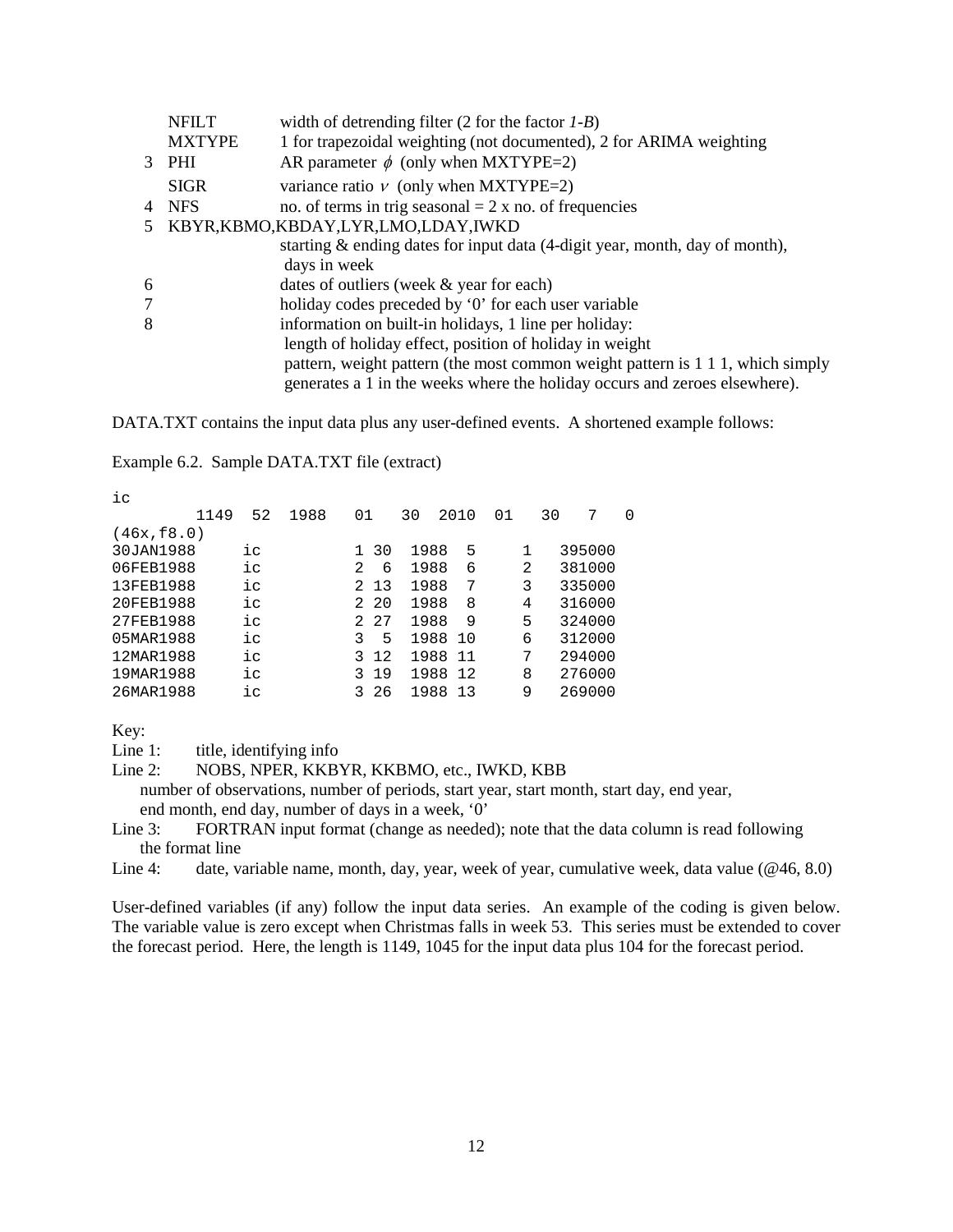Example 6.3. Sample specification of a user variable

|             |                 | ic USER FACTORS FOR CHRISTMAS IN WEEK 53 |    |      |              |                |          |        |
|-------------|-----------------|------------------------------------------|----|------|--------------|----------------|----------|--------|
|             | 1149 52 1988    | 01<br>16                                 |    |      | 2010         |                |          | 16 7 0 |
| (46x, 16.0) |                 |                                          |    |      |              |                |          |        |
|             | XMAS IN WEEK 53 | January                                  | 16 | 1988 | 3            | 1              | 0        |        |
|             | XMAS IN WEEK 53 | January                                  | 23 | 1988 | 4            | $\overline{2}$ | $\Omega$ |        |
|             | XMAS IN WEEK 53 | January                                  | 30 | 1988 | 5            | 3              | $\Omega$ |        |
|             | XMAS IN WEEK 53 | February                                 | 6  | 1988 | 6            | 4              | 0        |        |
|             | XMAS IN WEEK 53 | February 13                              |    | 1988 | 7            | 5              | $\Omega$ |        |
|             |                 |                                          |    |      |              |                |          |        |
|             | XMAS IN WEEK 53 | December                                 | 17 | 1988 | 51           | 49             | 0        |        |
|             | XMAS IN WEEK 53 | December                                 | 24 | 1988 | 52           | 50             | $\Omega$ |        |
|             | XMAS IN WEEK 53 | December                                 | 31 | 1988 | 53           | 51             | 1        |        |
|             | XMAS IN WEEK 53 | January                                  | 7  | 1989 | $\mathbf{1}$ | 52             | $\Omega$ |        |
| XMAS IN     | WEEK 53         | January                                  | 14 | 1989 | 2            | 53             |          |        |

Key:

Line 1: title of user variable

Line 2: number of observations, number of periods, start year, start month, start day, end year (include forecasts), end month , end day, '7', '0'

Line 3: FORTRAN input format

Line 4: variable title, month in letters, day, year, week in year, cumulative week, data value (only the last column is actually read)

ANOVA.OUT is a text file with the test statistics discussed in Section 4. There are seven other output files, some in table form and some more amenable to further calculations.

## *Run instructions with the SAS interface program*

This section describes how to carry out seasonal adjustment with the interface. The input control and data files are automatically created by the SAS code which can significantly reduce the possibility of errors. Note that the interface is available for both UNIX and Windows. If one chooses to execute the program from the command line without the interface, control and data files need to be created with a programming language like SAS or with a text editor. Requirements and examples for setting up these files are in the detailed MoveReg documentation.

Before starting the interface, one or more data files must be created. The time series to be adjusted can be supplied as a SAS data set or a text file. Example 6.2 exhibits the format for the latter option. If "Num of Additive Outliers" is positive, these are to be specified in a file OUTLIERS.TXT. The format should be that of lines 6-8 in Example 6.1. If treatment for U.S. holidays is desired, a text file HOLIDAYS.TXT needs to be supplied. This file should have one line for each holiday, as in Example 6.1, with the same logic (but not necessarily the same weight structure). User-defined events can be added to the data input file by providing SAS code to create dummy variables; a supplied program USER\_EVENTS.SAS can be modified for this purpose.

To begin MoveReg, execute the supplied SAS program, and the window in Figure 6.1 appears. Next, as shown, select "Start" from the Program menu. This will bring up a window to specify program options seen in Figure 6.2. This "Start" window allows the user to specify required program parameters. All available settings can be specified with this window except for holiday weights and user-defined events as explained above.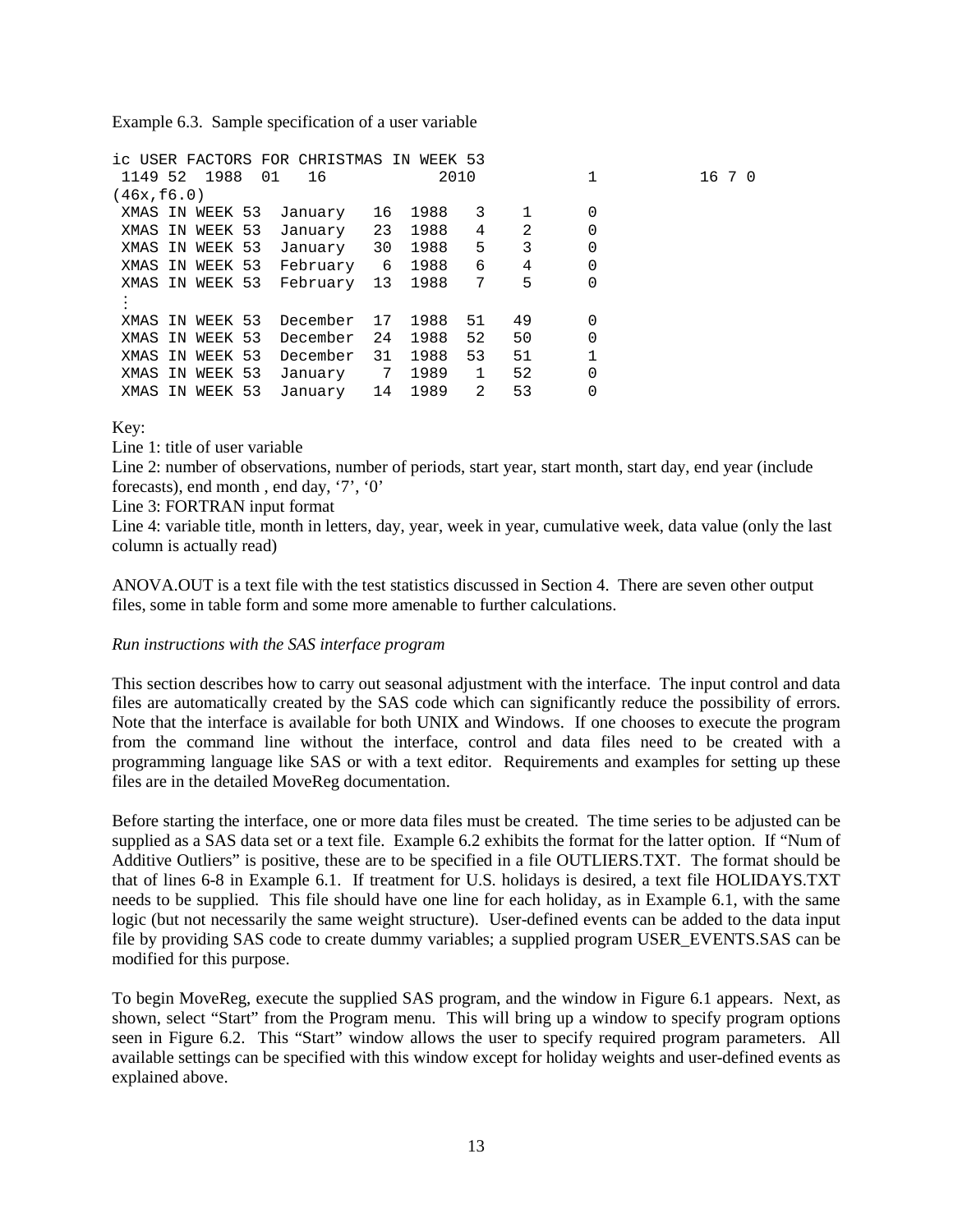| SAS - [wsa] |                                                                     |
|-------------|---------------------------------------------------------------------|
| mac File    | Program Window                                                      |
|             | ▎▊▗▘█▎▎▟▏▐▋▎▓▕▝▆▗█▏▞▏░▊▐▜▋▏▞▏▝░▎▅▛<br>Start<br>▾▮▮                  |
|             | Close                                                               |
|             | Welcome to the MOVEREG Weekly Seasonal Adjustment Program Interface |
|             | ***Run with SAS Version 9 only.***                                  |
|             | You are executing SAS release 9.1 on Wednesday, 01SEP10.            |
|             |                                                                     |
|             | To begin, click Start from the Program menu above.                  |
|             |                                                                     |
|             | To end the program click Close from the Program menu above.         |
|             |                                                                     |
|             |                                                                     |
|             |                                                                     |

# Figure 6.1. Entry/Exit Window for MoveReg Interface

Figure 6.2. Start Window.

| <b>Start</b>                                                                                                                          | ×l                                       |
|---------------------------------------------------------------------------------------------------------------------------------------|------------------------------------------|
|                                                                                                                                       |                                          |
| Enter the date for the beginning week to use for seasonal adjustment                                                                  |                                          |
| using the following numerical format: MM/DD/YYYY (2 digits each for month                                                             |                                          |
| and day and 4 digits for the year)                                                                                                    |                                          |
|                                                                                                                                       |                                          |
| Enter the date for the last week to use for seasonal adjustment                                                                       |                                          |
| using the following numerical format: MM/DD/YYYY                                                                                      |                                          |
|                                                                                                                                       |                                          |
| NOTE: When entering dates, use the date for Saturday.                                                                                 |                                          |
|                                                                                                                                       |                                          |
| Check box if output desired:<br>Graphs                                                                                                |                                          |
| Type in a title for graphs:                                                                                                           |                                          |
| Enter the name of the input variable (max 8 chars):                                                                                   |                                          |
|                                                                                                                                       |                                          |
| If you want to change any of the parameter values, fill in the blanks below.<br>If left blank, the default values shown will be used. |                                          |
|                                                                                                                                       | Default                                  |
|                                                                                                                                       | User-Specified                           |
| Num of Seasonal Periods (52 or 12):                                                                                                   | 52                                       |
| Num of Additive Outliers (70 max):                                                                                                    | ۵                                        |
| Total Num of Holidays (including user events):                                                                                        | n                                        |
| Width of Detrending Filter:                                                                                                           | $\overline{2}$                           |
| <b>AR Parameter:</b>                                                                                                                  | 0.4                                      |
| Variance Ratio:                                                                                                                       | 16                                       |
| Num of Seasonal Frequencies:                                                                                                          | 60                                       |
| Num of Forecasts for Seasonal Factors:                                                                                                | 104                                      |
| Is your input data file a SAS file or text?                                                                                           | G SAS<br>$C$ Text                        |
| Enter input data file name:                                                                                                           |                                          |
| Did specify any user-defined effects?                                                                                                 | $C$ No<br>$C$ Yes                        |
| Select factor for scaling in graphs:                                                                                                  | $C = 1000$<br>$C$ 100<br>$-0$ 10<br>None |
|                                                                                                                                       |                                          |
| OΚ                                                                                                                                    | Cance                                    |
|                                                                                                                                       |                                          |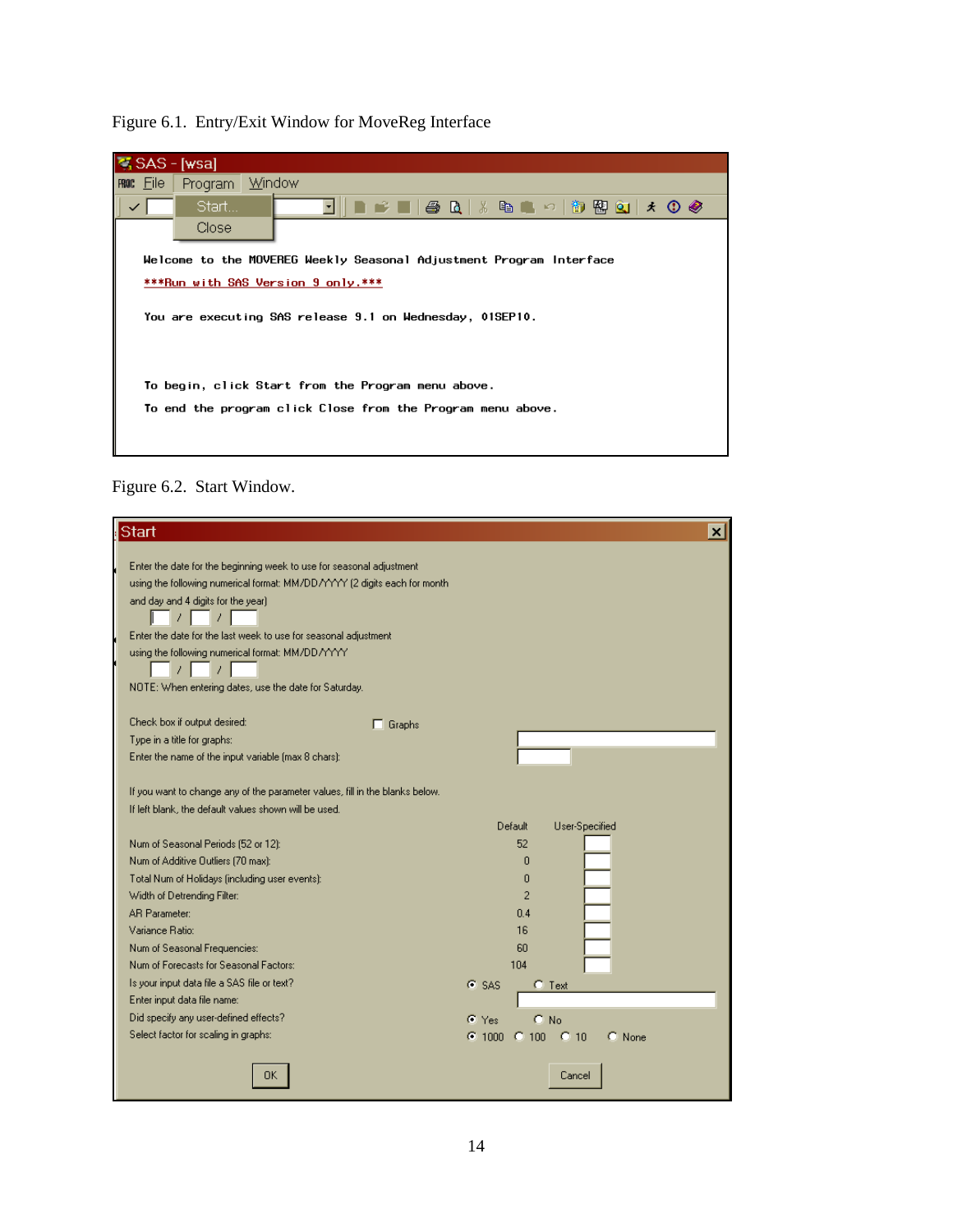The beginning and ending dates are entered at the top of the window. Next, one can indicate if graphs are desired, type in a title, and specify a name for the time series. The eight small boxes that follow are for settings in the control file. The "Width of Detrending Filter" is to specify differencing; the "AR parameter"  $\phi$  controls how fast the seasonal factors move; the "Variance Ratio"  $\nu$  is a noise-to-signal ratio. It works in a similar way to the seasonal moving averages in X-11; the lower the ratio, the more concentrated the weights. The "Num of Seasonal Frequencies" indicates how many sine and cosine pairs are needed for the trig seasonal component; and the "Num of Forecasts for Seasonal Factors" is simply the number of desired projected seasonal factors. The input data can be in either a SAS database or a text file (check the appropriate radio box), and the name of the data file is entered in the next box. Then, if user-defined events are needed for the input data file, one selects the "Yes" radio button in the next line. Finally, scaling choices are provided through radio buttons in the last line for the graphs that are output to a pdf.

A SAS macro is provided to change the default options for the "Start" window. This macro also allows the user to select graphs for the pdf. The choices include time series plots for 1) the unadjusted series, the seasonally adjusted series, and outliers; 2) revisions for the last year; 3) average seasonal factors by week; 4) seasonal factors over time; 5) projected seasonal factors; 6) seasonal sub-plots by week, 7) trig coefficient sub-plots; and 8) a spectral plot.

### **References**

- Box, G.E.P., and Jenkins, G.M. (1970), *Time Series Analysis: Forecasting and Control*, Holden Day: San Francisco.
- Cleveland, W.P. and Tiao, G.C. (1976), ``Decomposition of seasonal time series: a model for the X-11 program," *Journal of the American Statistical Association*, 71, 581-87.
- Cleveland, W.P. and Scott, S. (2007), "Seasonal Adjustment of Weekly Time Series with Application to Unemployment Insurance Claims and Steel Production," *Journal of Official Statistics* 23, 209-221.
- Cleveland, W.S., Dunn, D.M., and Terpenning, I.J. (1978), "SABL: A Resistant Seasonal Adjustment Procedure with Graphical Methods for Interpretation and Diagnosis," with comments, in *Seasonal Analysis of Economic Time Series*, Arnold Zellner (ed.). U.S. Department of Commerce, Washington, D.C. 201-241.
- Gersch, W. and Kitagawa, G. (1983), "The prediction of time series with trends and seasonalities," *Journal of Business and Economic Statistics*, 1, 253-264.
- Grillenzoni, C. (1994), ``Optimal recursive estimation of dynamic models," *Journal of the American Statistical Association*, 89, 777-787.
- Härdle, W., Hall, P. and Marron, J.S. (1988), "How far are automatically chosen regression smoothing parameters from their optimum?," *Journal of the American Statistical Association*, 83, 86-95.
- Harvey, A. and Koopman, S.J. (1993), "Forecasting hourly electricity demand using time-varying splines," *Journal of the American Statistical Association*, 88, 1228-36.
- Harvey, A., Koopman, S.J., and Riana, M. (1997), "The Modeling and Seasonal Adjustment of Weekly Observations," *Journal of Business and Economic Statistics*, 15, 354-368.
- Pierce, D.A., Grupe, M.R. and Cleveland, W.P. (1984), "Seasonal adjustment of the weekly monetary aggregates: a model-based approach," *Journal of Business and Economic Statistics*, 2, 260-270.
- Poirier, D.J. (1973), ``Piecewise regression using cubic splines," *Journal of the American Statistical Association*, 68, 515-524 (Corr: vol. 69, 288).
- Shiskin, J., Young, Alan H., and Musgrave, J.C. (1967), *The X-11 variant of the census method II seasonal adjustment program*, *Technical Paper 15*, Bureau of the Census, Washington, D.C.
- Zhang, Chunming (2003), "Calibrating the degrees of freedom for automatic data smoothing and effective curve checking," *Journal of the American Statistical Association*, 98, 609-628.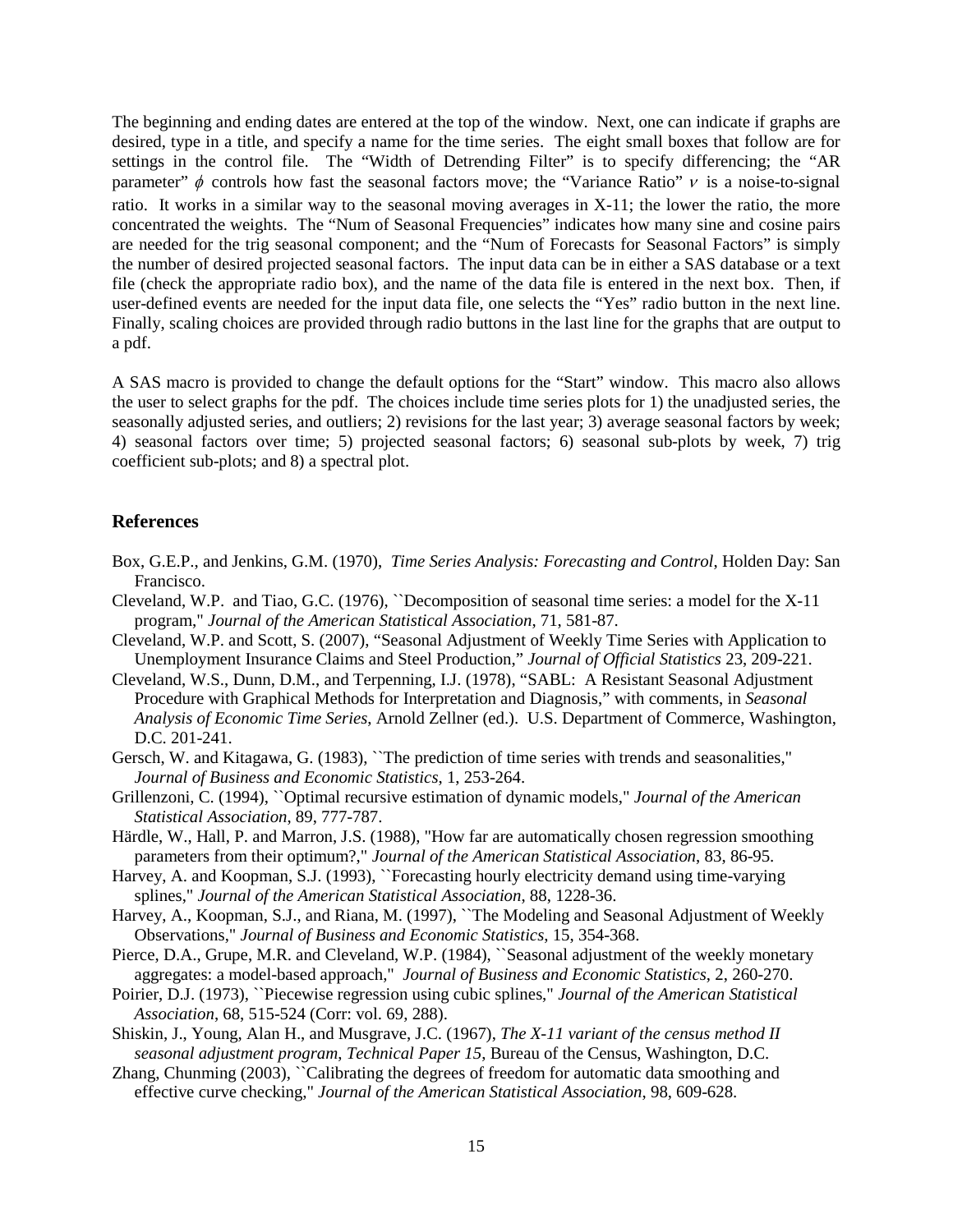Figure 5.1. Initial Claims for Unemployment Insurance 1988, Week 4 - 2010, Week 4 NBER Recessions in Gray

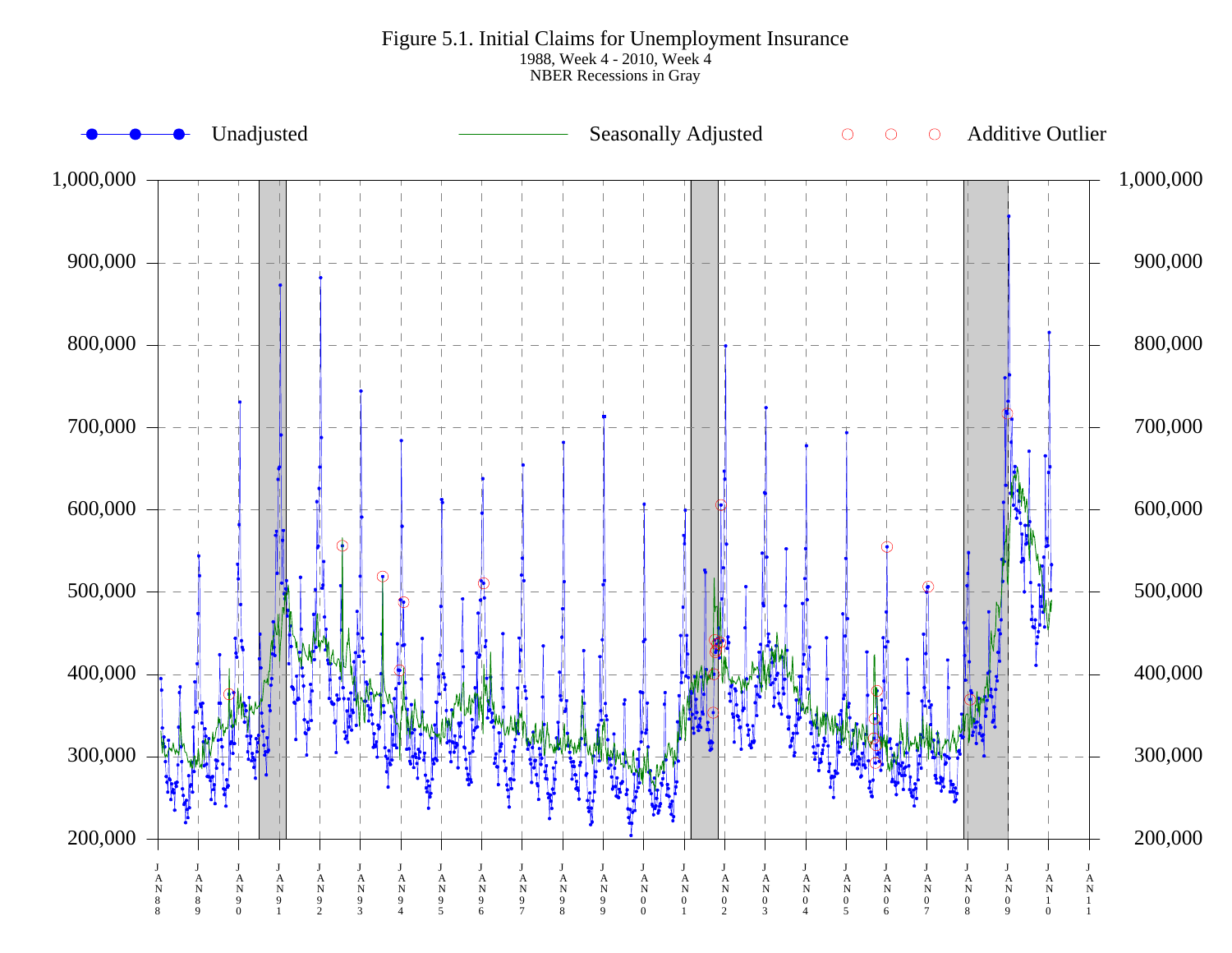



Figure 5.2. Initial Claims Seasonal Factors, 1988, Week 4 - 2008, Week 4<br>Week And Claims Seasonal Factors, 1988, Week 4 - 2008, Week 4 Figure 5.2. Initial Claims Seasonal Factors, 1988, Week 4 - 2008, Week 4<br>Figure 5.2. Initial Claims Seasonal Factors, 1988, Week 4 - 2008, Week 4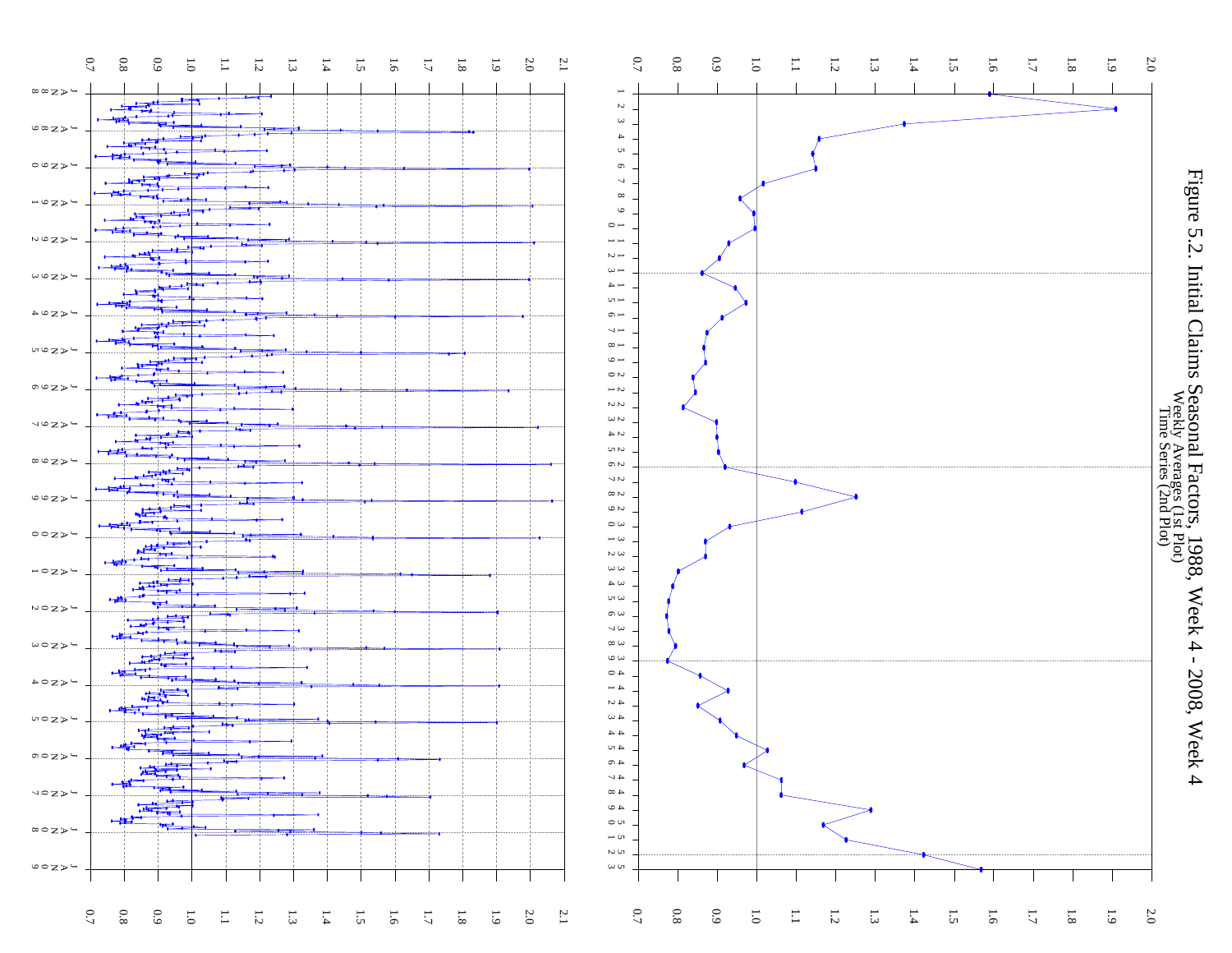Figure 5.3. Initial Claims Seasonal Factors

Weekly Sub-Plots Across Years

- Factors - Means

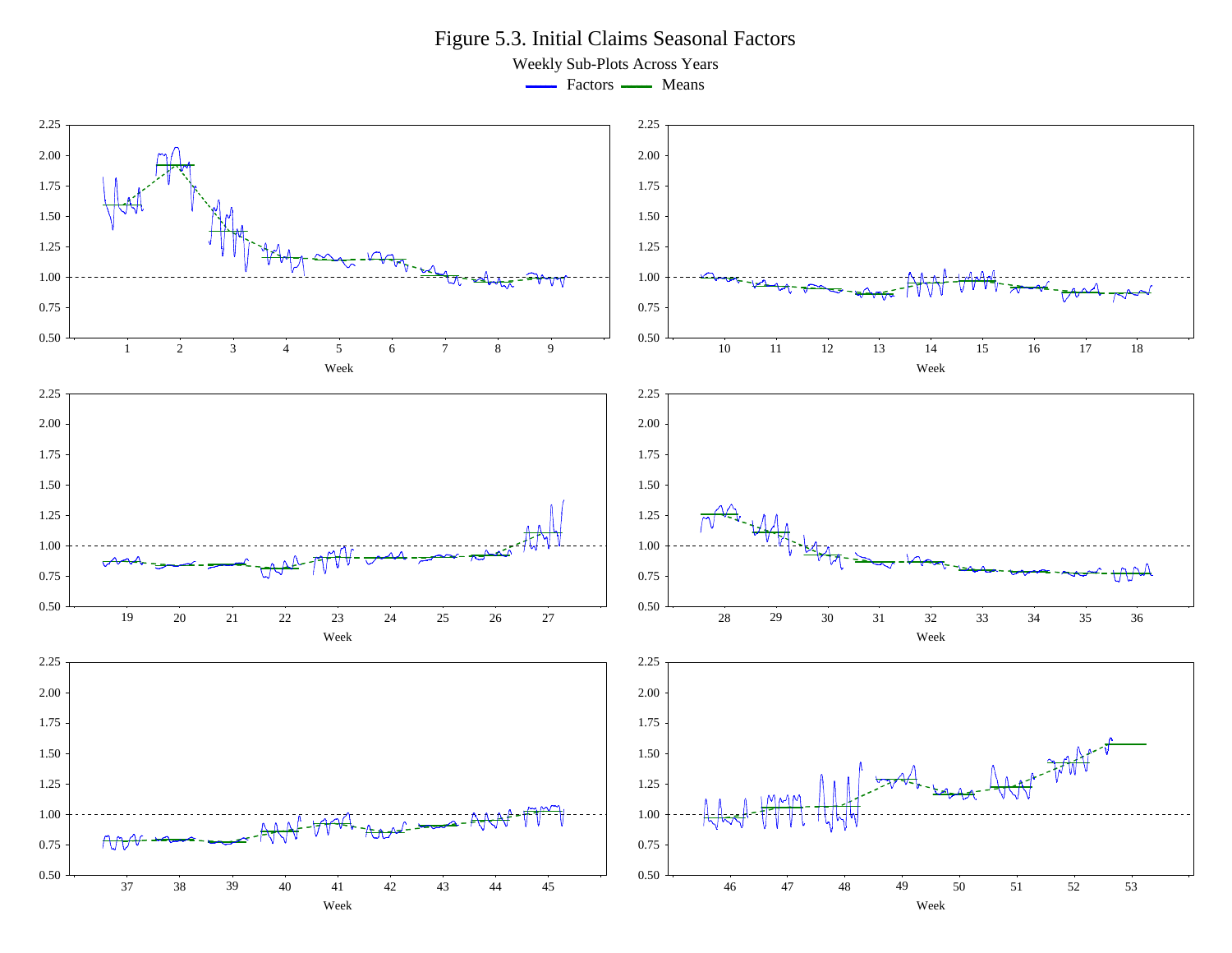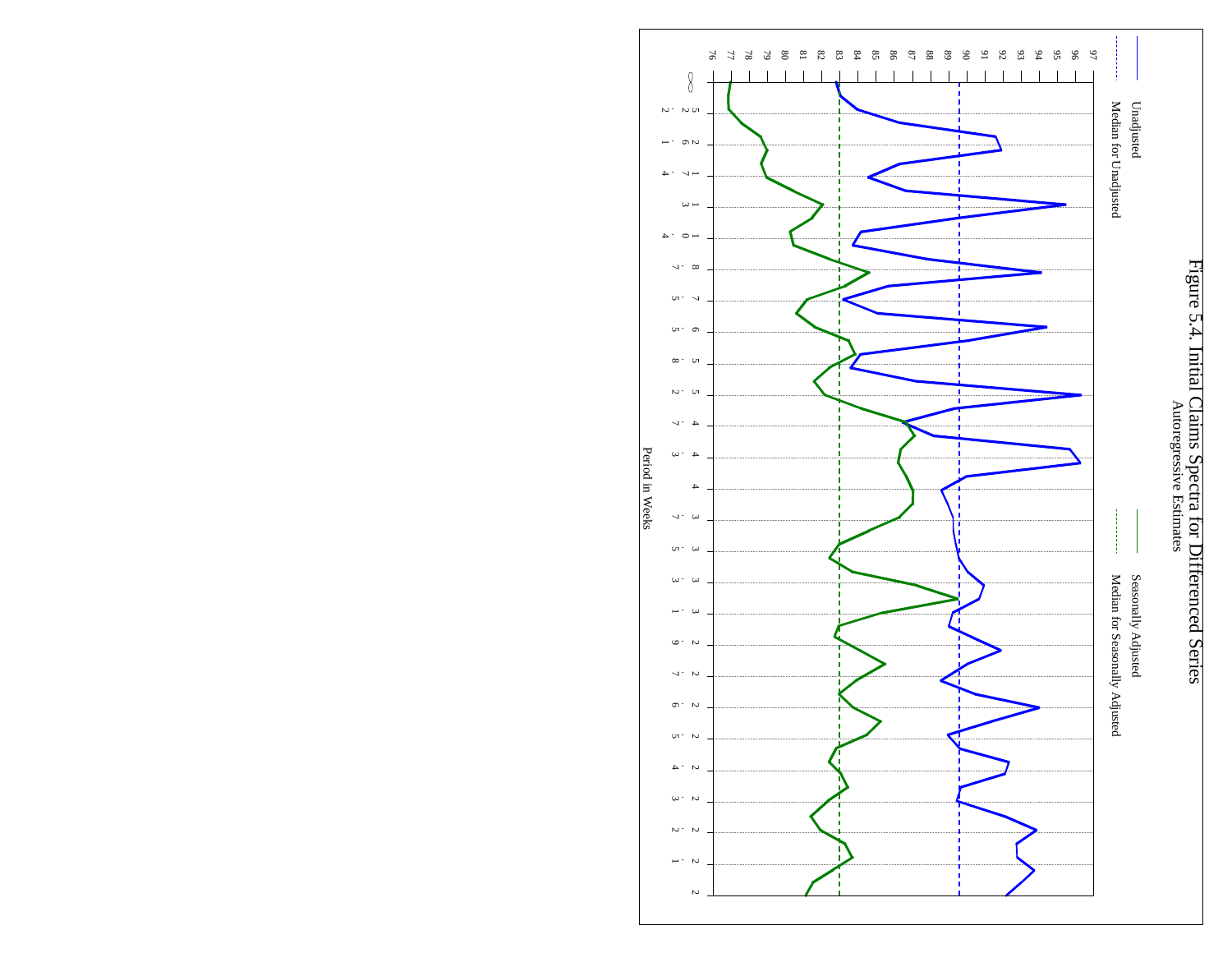Figure 5.5. Initial Claims Trig Coefficients

Sub-Plots by Sine/Cosine Variable

- Coefficients - Means

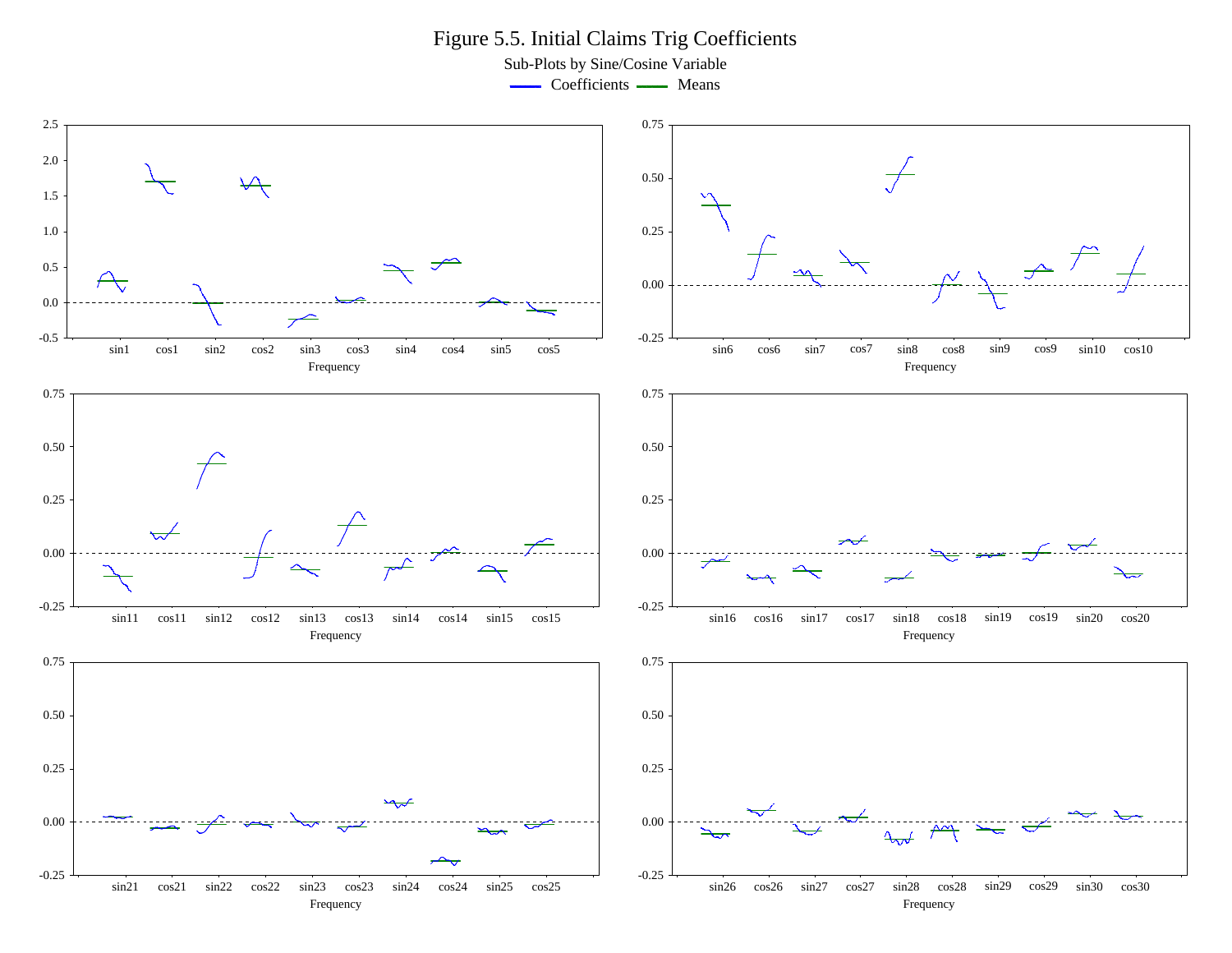